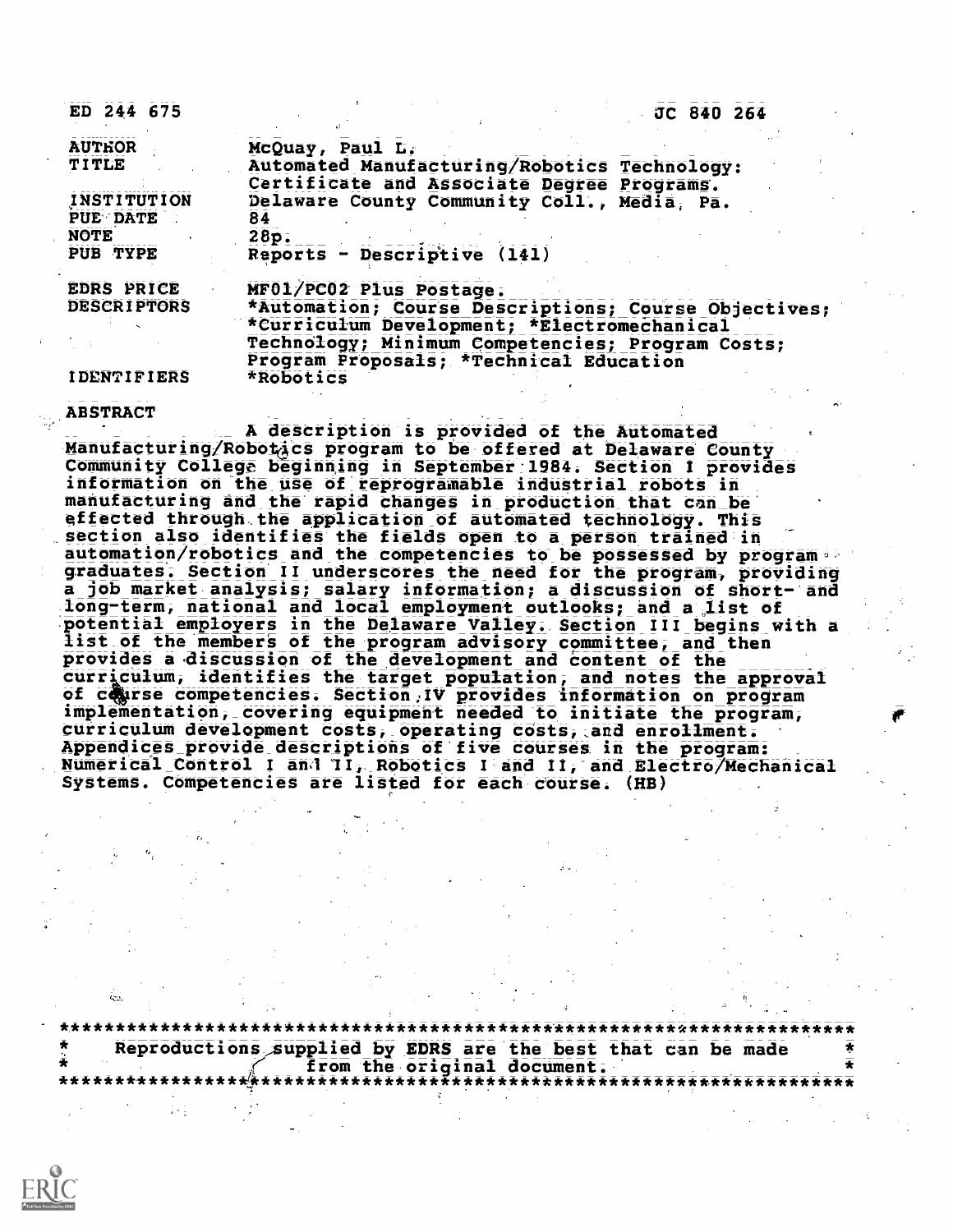# **NUTOMATED MANUFACTURING/ROBOTICS TECHNOLOGY**

(Certificate and-Associate Degree Programs)

# The Division of Applied Science

Delaware County Community College

Media, PA 19063

.

"PERMISSION TO REPRODUCE THIS MATERIAL HAS BEEN GRANTED BY.

P. McQuay

ED244675

240 264

 $\overline{\mathcal{G}}$ 

TO 'THE EDUCATIONAL RESOURCES INFORMATION CENTER (ERIC)."

U.S. DEPARTMENT OF EDUCATION **NATIONAI. INSTITUTE OF EDUCATION** EDUCATIONAL RESOURCES INFORMATION CENTER (ERIC)

- This document has been reproduced as received from the person or organization nginating it. M.ner changes have been made to improve
- reproduction quality.
- . Points of view or opinions stated in this docu ment do not necessarily represent official NIE position or policy. ÷.

1984

Person Responsible: Paul L. McQuay

Dean, Applied Science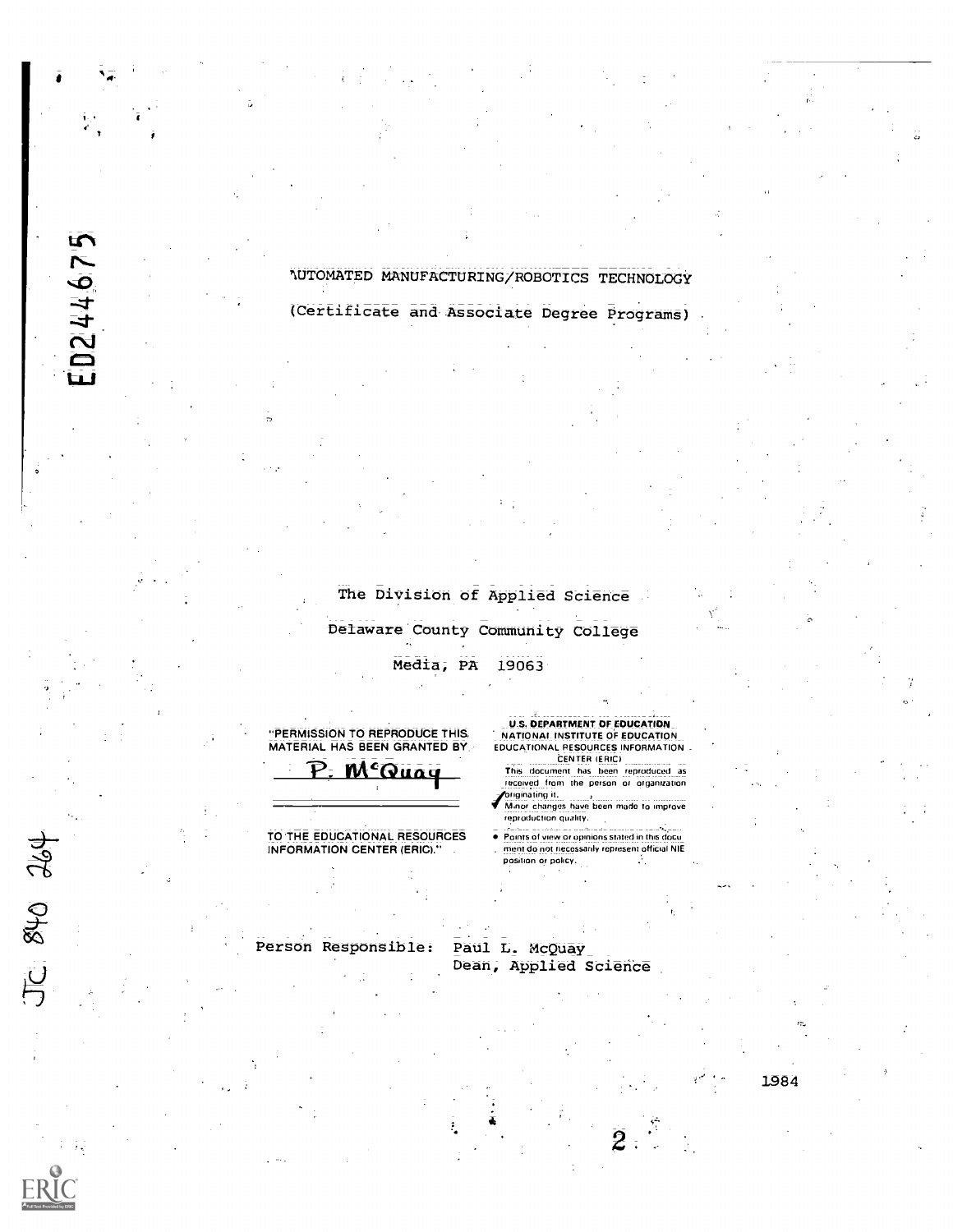PREFACE

The following document, Automated Manufacturing/Robotics was approved in total by the Curriculum Affairs Committee of Delaware County Community College in Media, Pennsylvania, in November of  $1983$ , and by the Board of Trustees of the College in January 1984. The Automated Manufacturing/Robotics Program will be available on a fullor part-time day or evening basis beginning in September; 1984.

З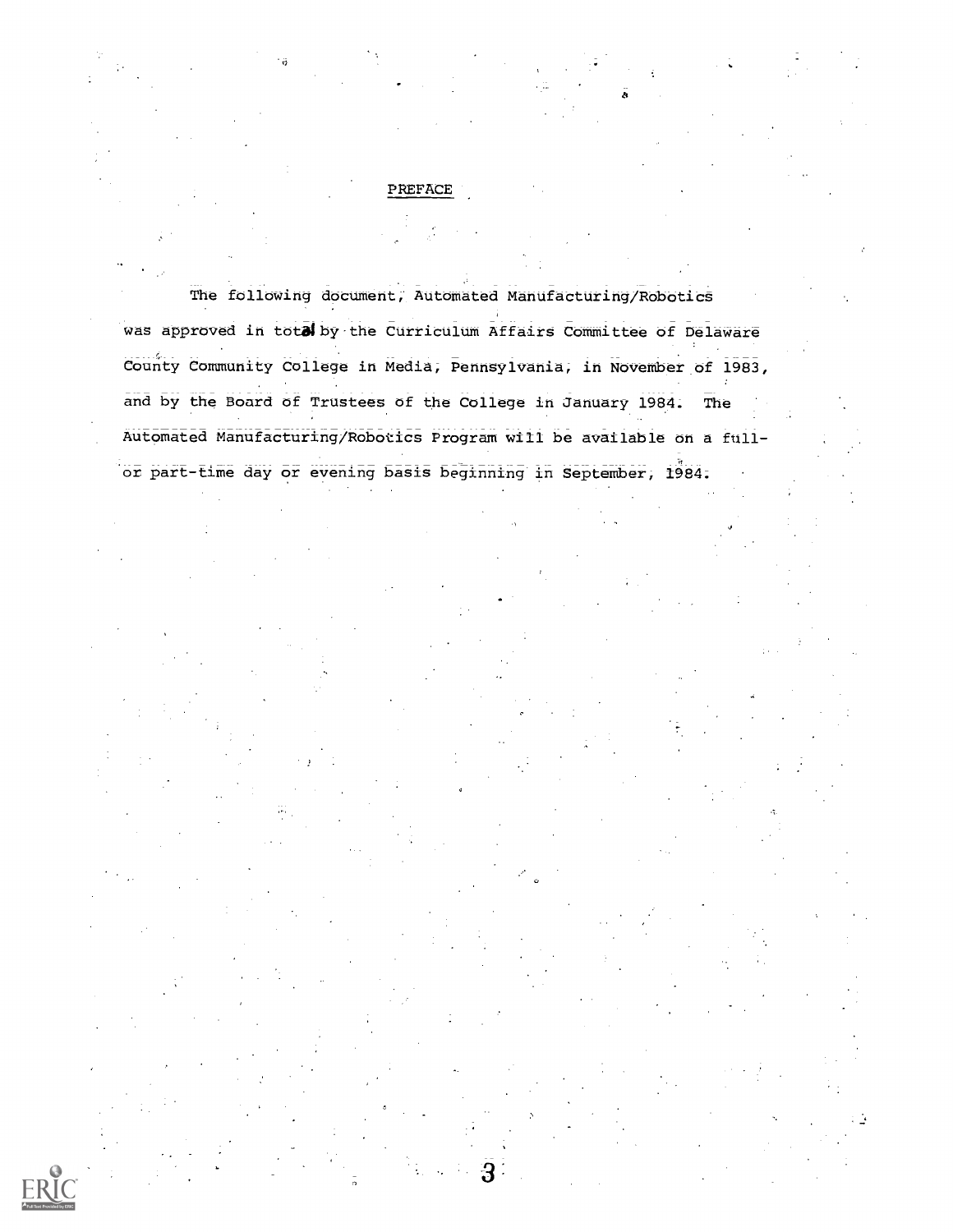# Table of Contents

Page

1

5

8

 $\frac{10}{11}$ 13 14  $14-$ 

 $\mathbf{5}$ 

#### AUTOMATED MANUFACTURING/ROBOTICS

- I. Program Description
	- Program Competencies
- II. Need for the Program
	- A. Job Market AnalySiS
	- $\overline{B}$ . Salaries
	- Short and Long-Term Outlook  $\overline{c}$ .
	- D. Potential Delaware Valley Employers

# III. Program

- A. Advisory Committee
- B. Curriculum Development
- C. Curriculum<br>D. Course Comp
- D. Course Competencies<br>E. Target Population
- Target' Population

# 'I V. Implementation

- 
- A. Cost of the Program<br>B. List of Equipment for Program Initiation 15
- B. List of Equipment for Program Initiation 15<br>C. Curriculum Development/Support Material Costs 18 C. Curriculum Development/Support Material Costs 18<br>D. Operating Costs 18
- 
- D. Operating Costs 18<br>E. Enrollment 18 Enrollment

**V.** Appendix  $\ddot{A}$  20

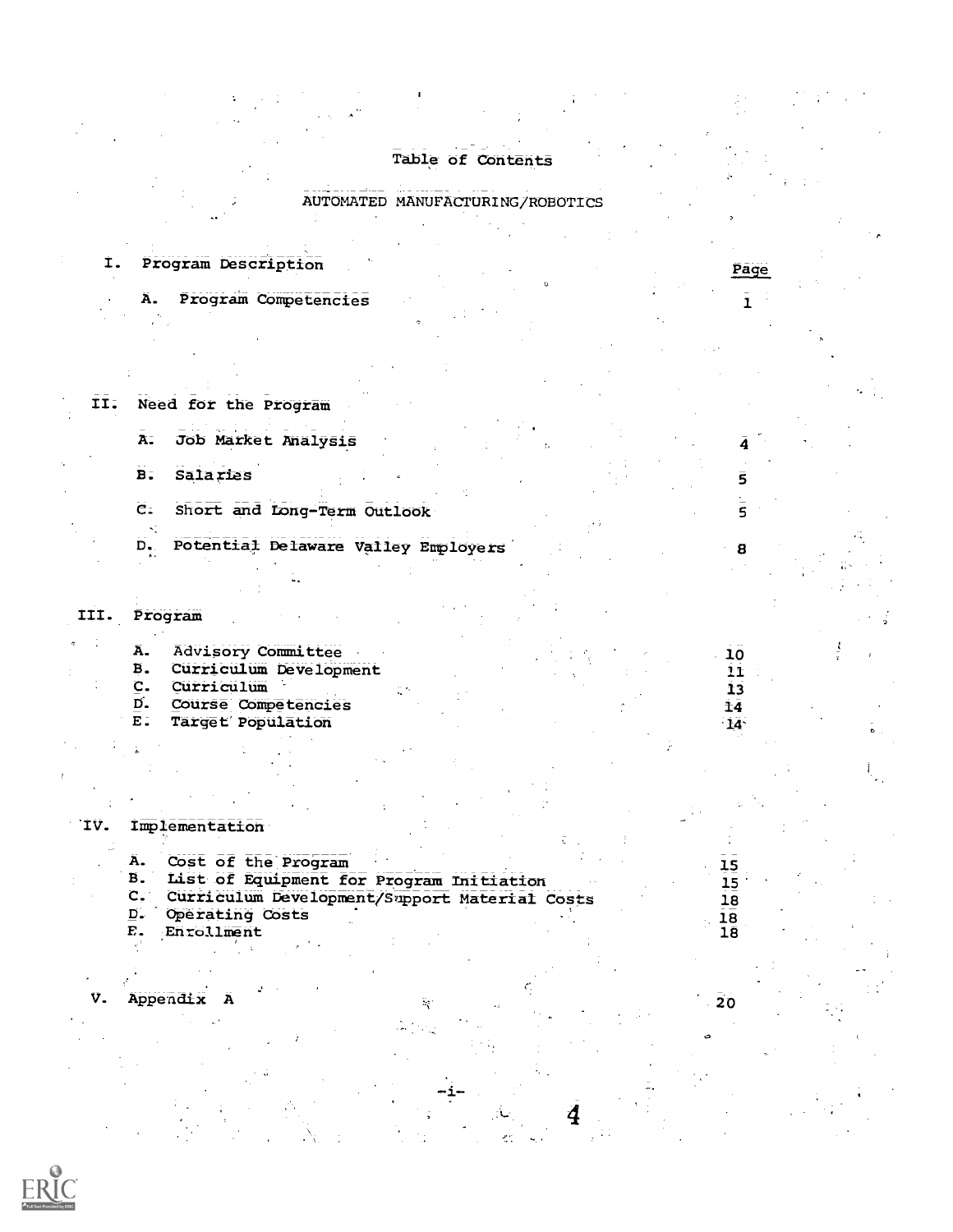# AUTOMATED MANUFACTURING /ROBOTICS'TECHNOLOGY CURRICULUM

#### I. PROGRAM DESCRIPTION

The integration of state of the art technology inherent to-reprogrammable industrial robots with knowledge intensive systems such as computer assisted design, computer assisted manufacturing, computer controlled machine tools, automated transfer lines and automated inspection equipment has provided today's manufacturers with a cost effective approach to automation. Flexibility of an automated system is imperative if a manufacturer intends to fully meet the changing demands imposed on product lines by the consumer.

Rapid changes in process control, product design and production scheduling can be effected through the application of today's automated technology. The proposed Automated Manufacturing/Robotics program has been developed to provide individuals with a broad base of marketable entry level Skills and knowledge related to the field of automated manufacturing. Direct emphasis for this curriculum is placed On the aspects of integration of reprogrammable Automated multi-functional machine tools, robots, and material handling systems.

The structure of the curriculum is such that basic skills and knowledge are highly transferrable. Thus, the graduate of this program is provided with a good background for upward career mobility within the field of automation/ robotics, as well as in parallel fields of employment requiring individuals who possess an electromechanical background.

Depending on the employer, job level and job decription, an automation/robotics technician's job responsibilities may include assisting engineers in the design and application of automated equipment.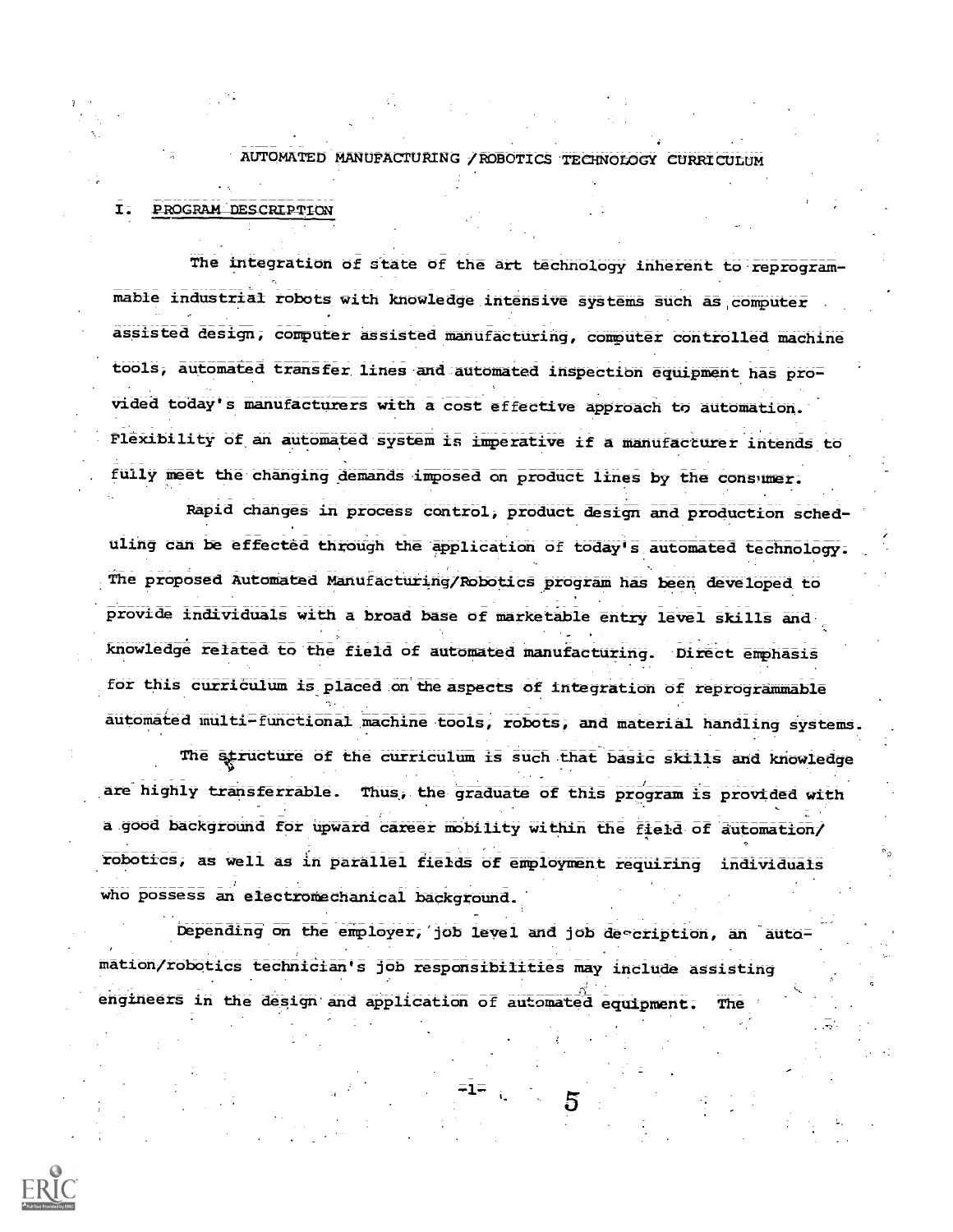automated manufacturing/robotics technician may be responsible for coordinating installation of new equipment, while others would be responsible for preventative maintenance, scheduling and integrating automated systems. Some technicians would specialize in specific components of automated equipment such as machine tools, while others would specialize in transfer equipment. Others may choose to seek additional education and specialize in logic systems design, or in interfacing of control mechanisms with monitoring.and feedback devices for total system operation. Efforts of concentration may be expended by others in the areas of programming microprocessor/computer based equipment which direct and monitor a machine tool, transfer line, process, or total system; Automated manufacturing /robotics technicians will find employment. in industries and commercial establishments involved with various phases of product manufacturing or processing which include; automated machining, machine loading and unloading, inspection of parts, welding, die casting, forging, heat treating, painting, palletizing, assembly and materials handling. Additionally; technicians. with backgrounds similar'to those developed'from the experiences provided in the proposed curriculum, may secure employment with a robot manufacturer, or distributor, as a technical representative in sales and marketing. Other job opportunities with establishments of this nature include assembler, inspector, installer, trouble- shooter,, and service technician/engineer. .Future positions for graduates of the program are assured by research currently being undertaken by the Federal government, by universities and private research institutions. On-going research in automation deals with the application of leading edge technology to modify and enhance machine tools, robots, computers, transfer and other peripheral equipment associated with automated

-2-

6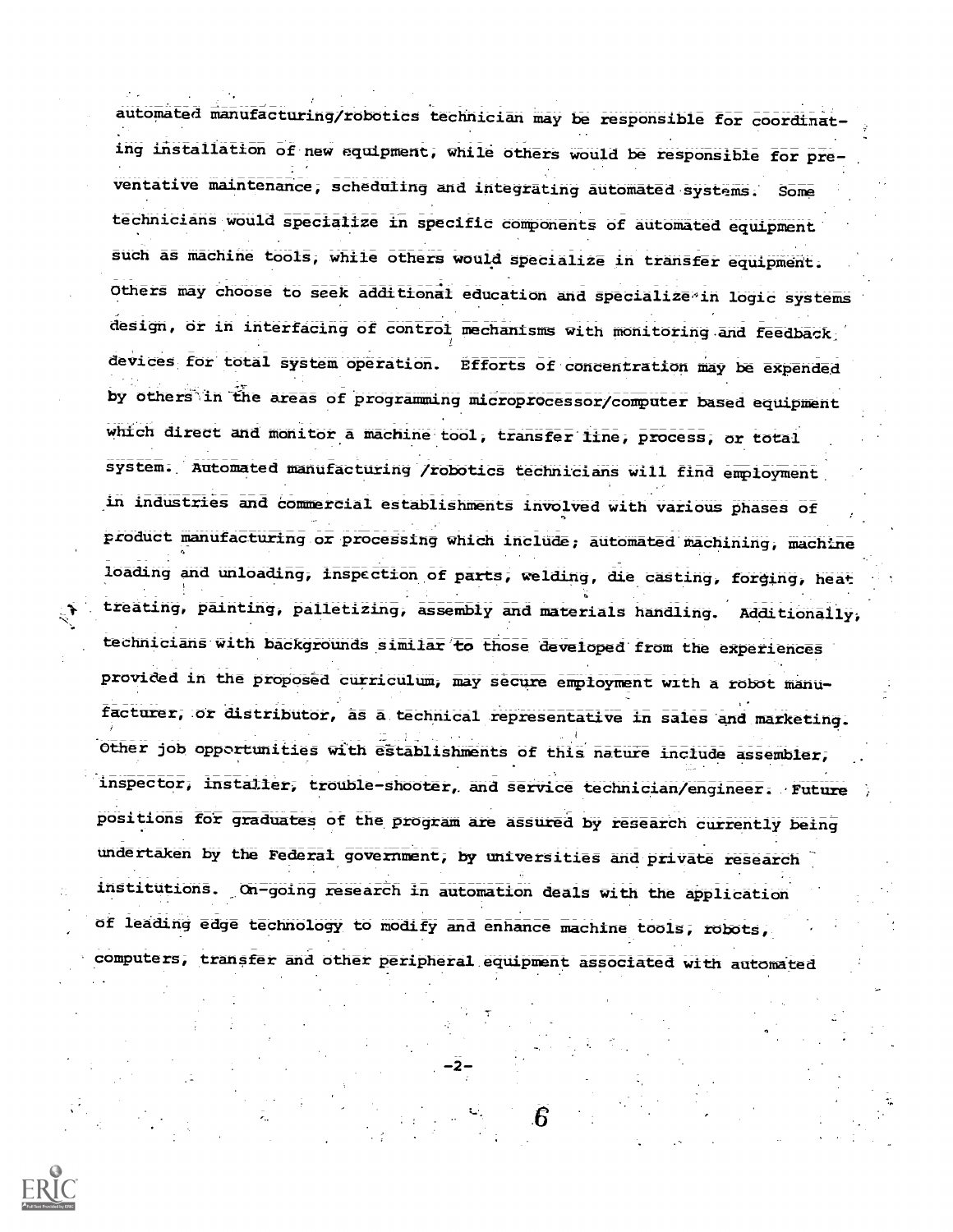manufacturing; Research of thiS nature is being conducted in the areas of tactile sensing, vision systems, work cell enhancement and end-of-arm tooling development for robots.

A. Program Competencies

Upon completion of this program, the student should be able to: 1. prepare manual and computer assisted programs for directing the operation of numerically controlled machine tools.

- 2. dedcribe the structural and functional characteristics of various types of robots.
- 3. define accident prevention procedures associated with the operation of automated equipment.
- explain the aspects of flekibility associated with computerized  $4.1$ automation systems.
- 5. identify methods and equipment needed to integrate. automatic inspection and gaging processes Within a robotic.work cell or automated system.

integrate automated materials handling, assembly, manufacturing and transfer equipment.

II. NEED FOR THE PROGRAM

Futuristic magazine (June '83) in an article entitled."Getting Ready for Jobs of the Future reports that over the next two decades, job openings in "computamation (robotics, numer: cally-controlled equipment, CAD/CAM computer-aided design and computer-aided manufacturing, and flexible manufacturing) will range from 300,000 in CAD, and 300,000 in CAM, to 800,000 in robotics alone."

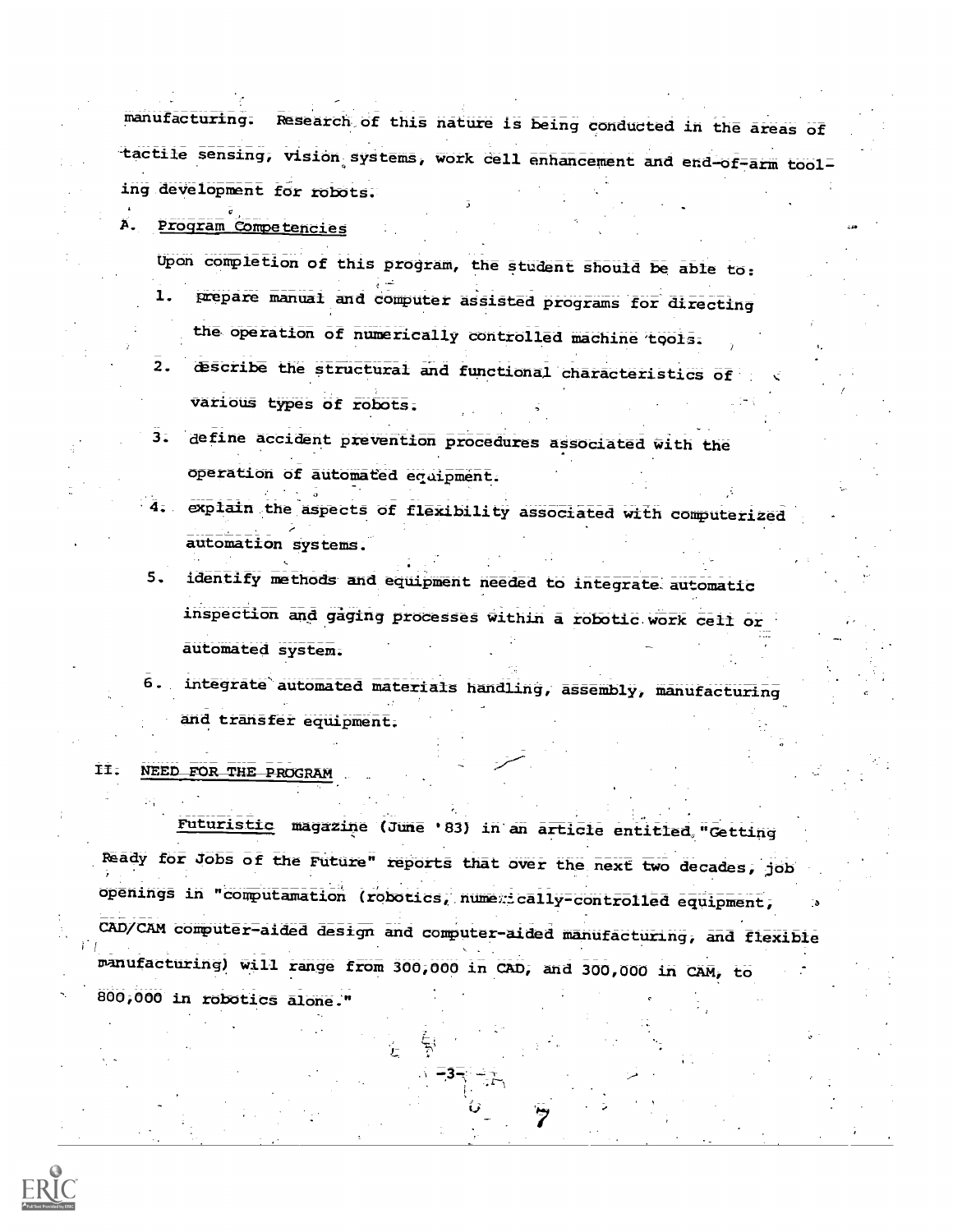4. A direct correlation exists between expected job openings in the field factory automated equipment and the projected market for factory automation equipment. Metal Fabricating News (Sept.-Oct. '83) in an article entitled "Pobots Lead Surge" reports that Predicast, Inc., a Cleveland based business information and market research firm sees the introduction of CAD/CAM systems and robots to the factory automation market as a boom for the market. The boom will last well into the 19901s, stimulating the market with a growth rate of 15.2% per year between 1982 and 1987, creating a \$15 billion market, it is expected that sales of,automated equipment will be over \$37 billion by 1995. A recent edition of the Kiplinger Washington Letter (Dec. 23, 1982) notes that the best job opportunities through 1990 will be found in the jobs related to computers. State of the art technology permits integration of computer driven automation systems, robots, and machine tools. The Letter reports that ". . the market for-robots will double every three years on the average, . . . through 1990."

In the May 11, 1983 edition of rocus, in an article entitled, "Robotics is Changing the Way for Industry," George S. Crosby, President of U.S. Robots, a King of Prussia, PA. based firm, indicates that his company "is looking at.  $\sum_{i=1}^n$ \$1 billion in sales in the immediate future."

A. Job Market\_Amalysis

Employment in the field of Automated Manufacturing/Robotics is projected to grow at least as fast as the average for all occupations through the 1980's and may well be A leader in the 1990's. Employment in the field will be spurred by the rate of expanded utilization of computer driven numerical machine tools, equipment, and robots in the work place. Through the early 1990's it is estimated that nationally, 800,000 plus job openings will become

-4-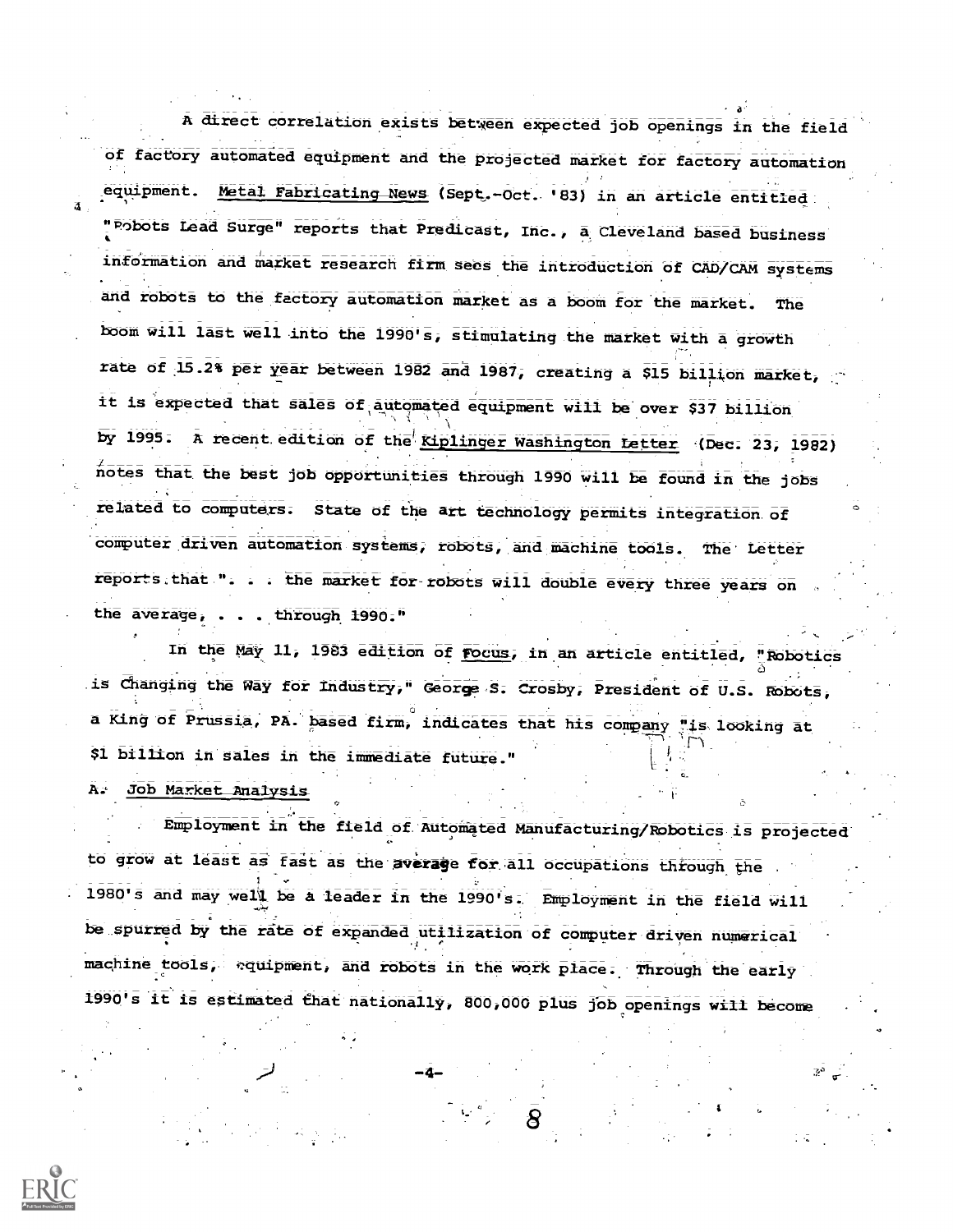available in the CAM., electromechanical automation, and robotics fields. These figures could increase if the economy were to gain a more positive, momentum;

The Automated Manufacturing/Robotics technology program offers an Associate of Applied Science Degree, and a Certificate of Competency. Thus, preparing graduates with those skills required for entry level technical employment.

B. Salary

Average earnings, on a national basis, for technicians possessing electromechanical, and precision machining backgrounds in 1980 was 9 to 11 dollars an hour.

A recent survey -of local employers projects the salary range and average salary to be:

| Starting Salary     |  | Average Starting Salary |  |
|---------------------|--|-------------------------|--|
| $$13,000 - $17,000$ |  |                         |  |
|                     |  | \$15,000                |  |

Short and Long-term Outlook - Locally and Nationally

The Occupational Outlook Handbook offers the following national perspective for the short and long term outlook in the field of automated manufacturing:

> Employment of technicians involved with Automated/ Manufacturing/Robotics is expected to increase as fast if not faster than the average rate for all occupations through the 1980's. An increase in the number of individuals in the consumer age group most responsible for purchase of large price tag items is expected to stimulate demand for buildings, automobiles, heavy machinery, appliances, and thousands of other products produced via automated processes. The rate of expansion in the industries that produce these goodS:will determine the actual increase in the number of Automated Manufacturing/Robotics technicians.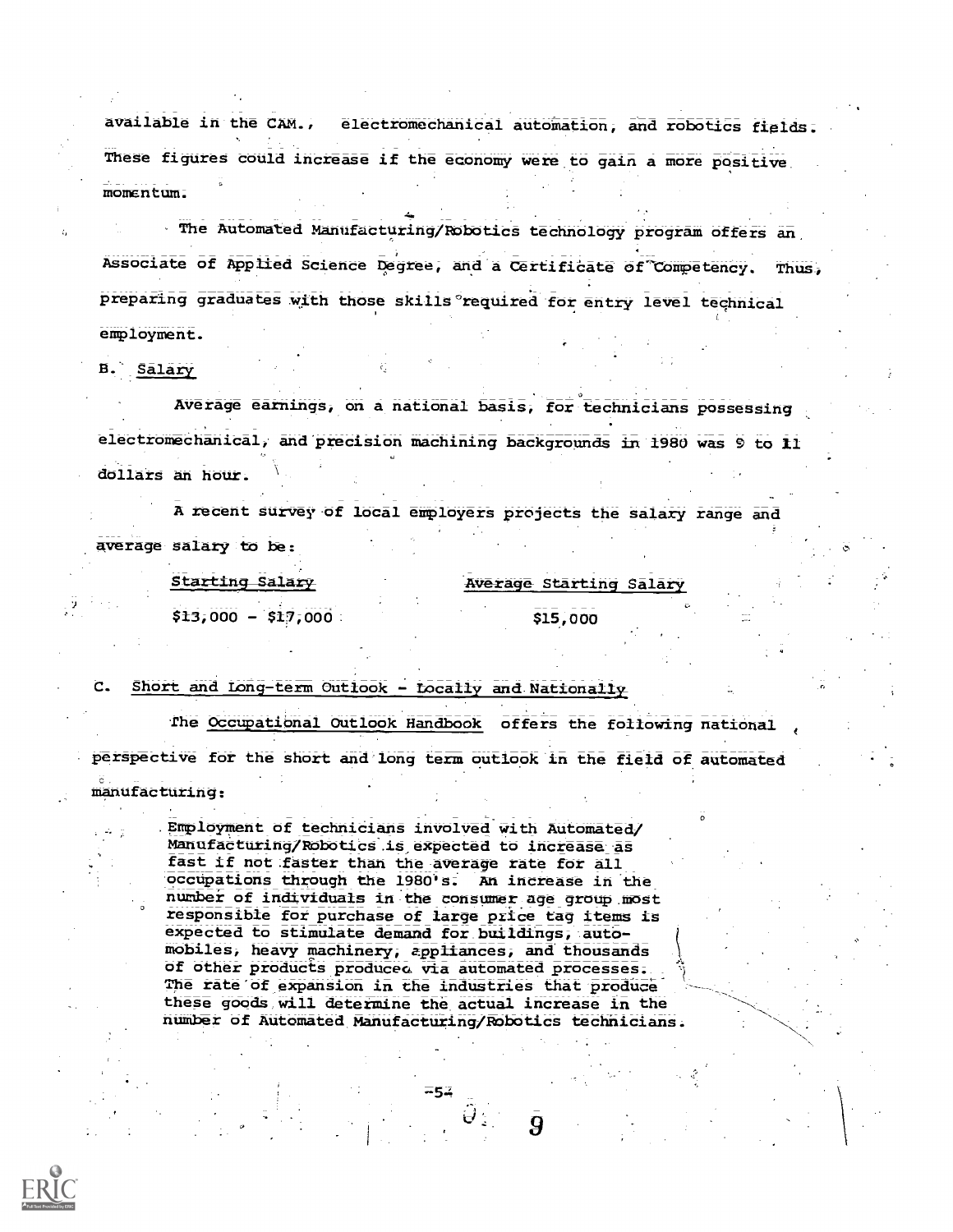In addition, increased complexity of modern technology underlines the anticipated increase in demand for technicians; "...many will be needed'to work with the growing, number of engineers and scientists in developing, producing, and distributing new and technically, advanced products. Likewise, many jobs, will arise as present technicians transfer to other occupations, retire, or die.'

Job opportunities in the 1980's will reflect cyclical swings in the economy. During recessions, a decline in research and development funds, new\_product designs, and other expenditures result in less demand for the skilled technician. Job prOspects for automated manufacturing/robotics technicians will also vary markedly by geographical region, demand will be strong in the sunbelt, mid, and western states in particular:

On the local level, employers contacted were hesitant to project figure's on job openings because of the current economic state of manufacturing; however, of those surveyed, most felt that jobs in automation and Computer Numerical Control (CNc) machining would increase as the economy swings upwards. A few comments follow:

> "Our company is in ,the planning stages of incorporating automated assembly equipment (to include robots) into our production facilities--as the economy brightens, and product demand quickens, we will begin implementation."

"Studies show that retrofitting numerical control equipment with updated programmable controllers is cost effective....we need qualified people to perform retrofits."

 ${\bf 10}^{\cdot}$ 

"Our people simply do not have the skills to work on the newer pieces of 'equipment."

"Pneumatics, hydraulics, encoders, resolvers, computers are the coming thing, industry certainly needs qualified personnel to handle all phases."

"The cost of in-house' training is prohibitive for these types of people."

"Companies like mine are willing to send employees to learn about the new pieces of equipment being purchased but, our people do not possess a background in today's technology, so we are struggling to catch-up."

-6-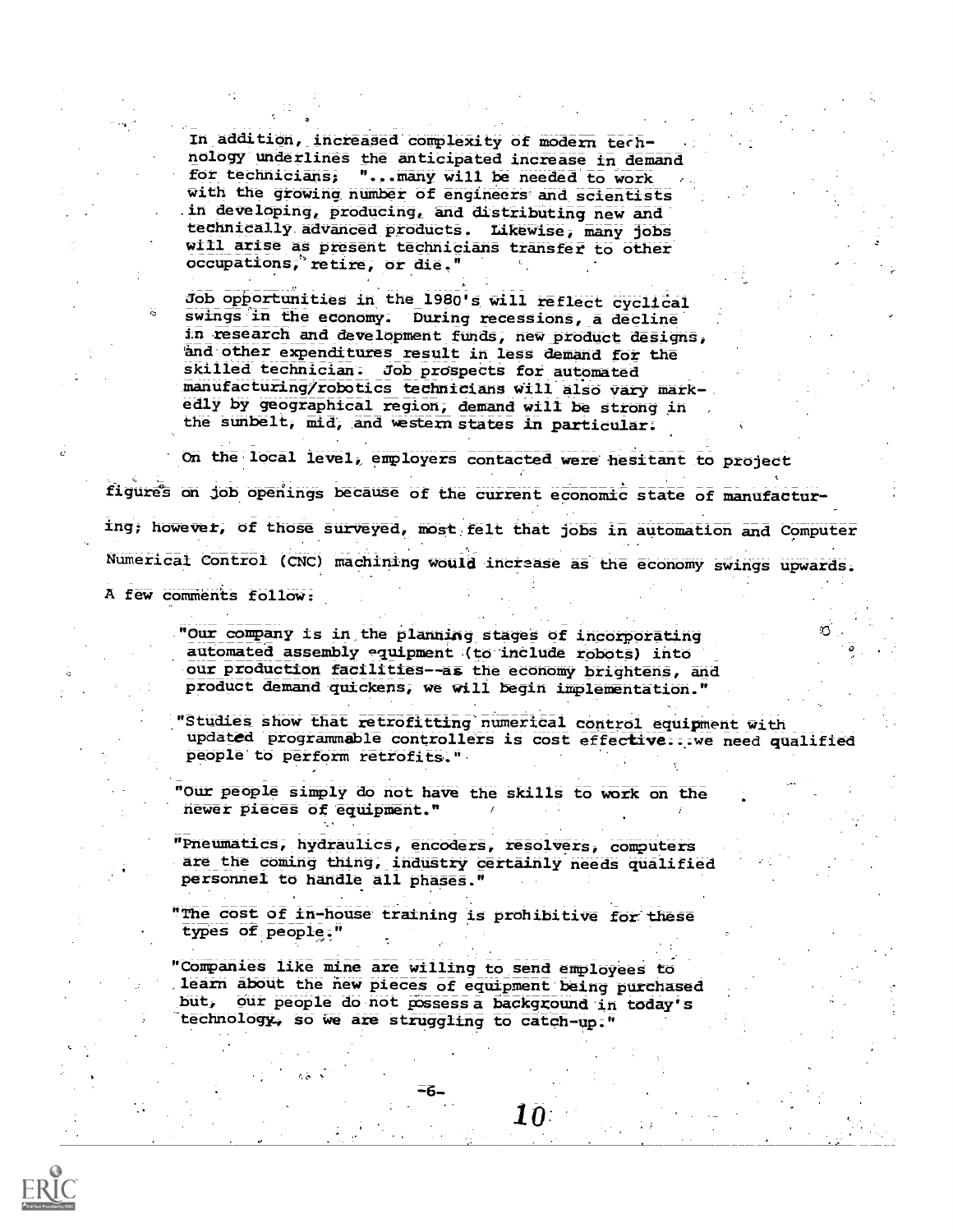"Our robots perform hot jobs, jobs that most people don't like (did casting work) but we still need people- to keep them operating."

"A .fully automated factory is not too far in the future, a stimulating economy will move us off-center in this regard."

-7-7=

 $\bar{\bf 11}$ 

T-

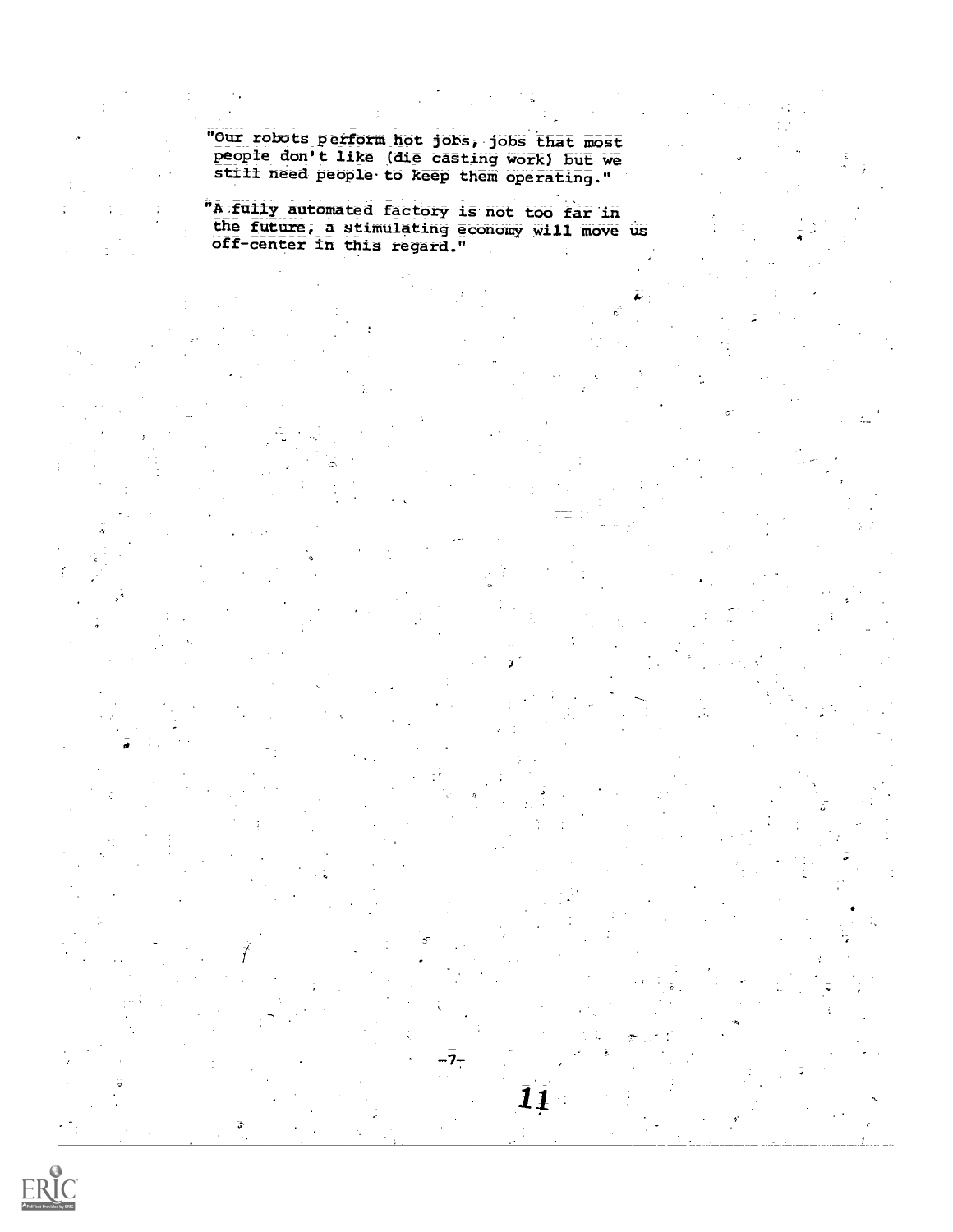#### D. Potential-Employers (Delaware Valley)

Ace Welding Service, Inc. 4250 Torresdale Avenue Philadelphia, PA 19124

Boeing Vertol Co. P.O.Box 16858 Philadelphia, PA '19142

Bell Telephone Labs Cransford Corner Road Bolmdel,. New Jersey d7733

Burroughs Corp. P.O.Box 203 - Paoli, PA 19301

..Campbell Soup Co; Campbell Place Camden, New Jersey 08101

Control Data Corp. 2621 Van Buren.AVenue Norristown, PA\_ :19403

Doehler-Jarvis/Farley, Ind., Inc. \_P.O.BON 318 Pottstown, PA 19464

Eastern Conveyor Co. Sinc. 4345 Orchard St:; . Philadelphia, PA 19121

Eastern Packaging. Co.- 635 Rhawn Street Philadelphia, PA 19111

-11

Fairmount Foundry, Inc. P.O.Box 66 Front and Pine Street Hamburg, PA 19526

Inoll, Inc. 349 W. Lancaster Avenue Haverford; PA 19041

\_Jade Corporation 1120 Industrial Hwy. $e^*$ Southampton, PA 18966

Keystone Automated Eq. Co. 4661 Torresdale Avenue Philadelphia, PA 19124

Kulicke & Soffa, Inc 507 Prudential Road Horsham, PA 19044

LansdoWfie Steel.Co: Highland.Avenue & Alpha Terrace Morton, PA 19070.

MC Fatridge & Son 1141 N. Easton ROad' Willow Grove, PA. 19090

 $\mathcal{F}$ 

McNeil Consumer Product Camp Hilt Road Ft. Washington, PA 19034

Metal Forms Box 281 Phoenixville, PA 19460

Nordson Corp.. 920 Madison Avenue Norristown, PA 19401.

Packaging Systems Corp: 9 Union Avenue Bala Cynwyd, PA 19004

\12.

-8-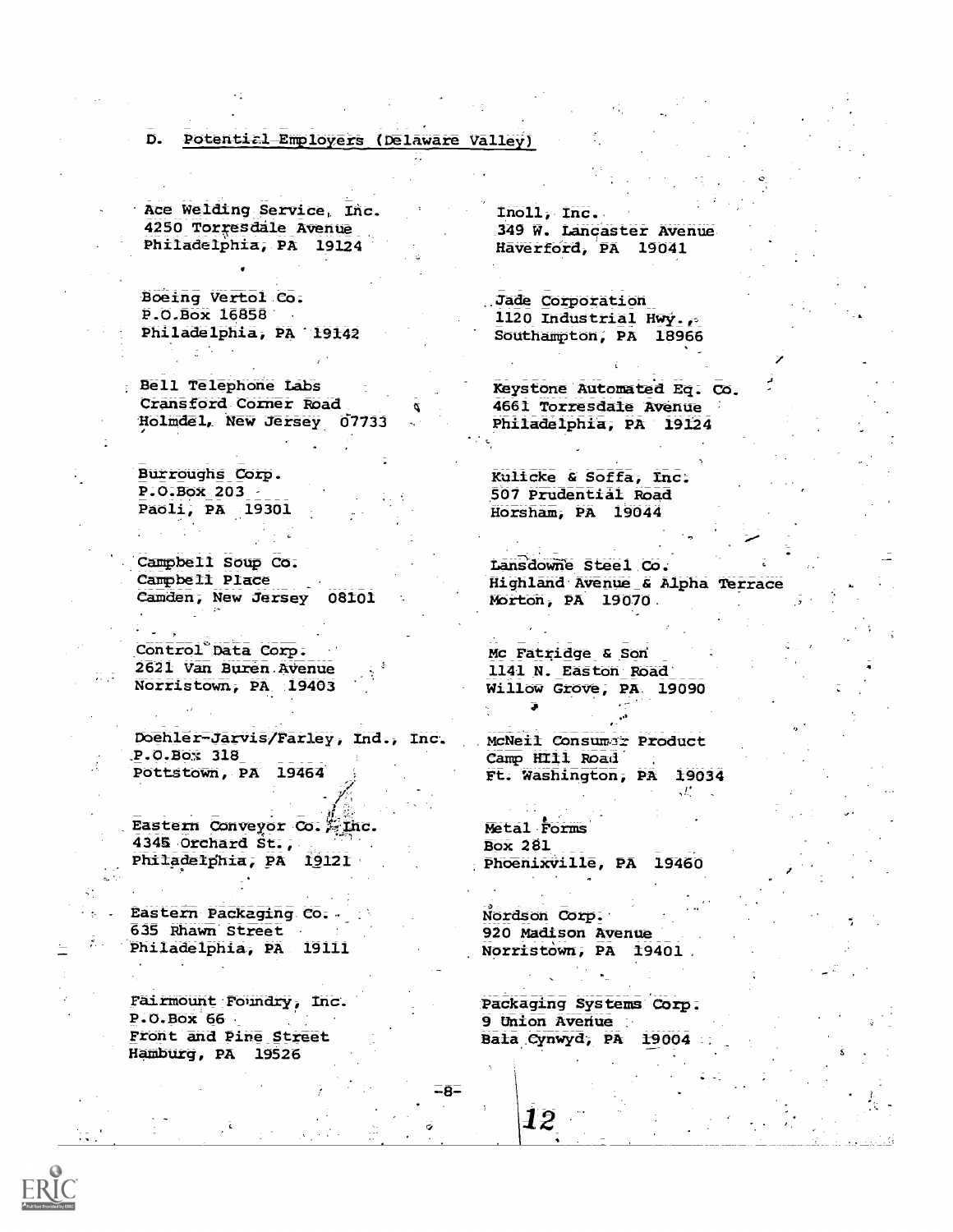Penn-Field Industries, Inc. P.O:Box 31 420 Station Road Quakertown, PA: 18951

Production Welding, Inc. 1725 Bingham Street Philadelphia, PA 15203

Proven Products, Inc. 231 Jacksonville Road Hatoboro, PA 19040

Rollins Environmental Seryices; U.S. Hwy. #322 Swedesboro, New Jersey 08085

Sensor\_Electronics, Inc. 105 Fairway Terrace Mt. Laurel, New Jersey 08054

Sperry Corp. P.O.Box 500 Blue Bell, PA 19424

'n

Snythicom, Inc. Namar Industries, Inc.<br>146 W. Black Horse Pike 1435 Pottstown Pike 146 W. Black Horse Pike 1435 Pottstown Pike<br>W. Collingswood Heights, N.J. 08059 West Chester, PA 19380 W. Collingswood Heights, N.J. 08059.

S.F.S. Technologies Highland Avenue\_ Jenkintown, PA 19046

S.P.S. Technologies Township Lane Road Hatfield, PA 19440

Terumo Medical Corp., P.O.Box 605 Elkton, ND 21921

Todd Steel Pickling -8451 Hegernan Street Philadelphia, PA 19136

Westinghouse International Power Generation & Operations Division<br>Tester: PA 19113 Iestar, PA 19113

Wyeth Laboratories 611 E. Wield Street West Chester, PA 19380

Yarway Corporation .Narcissus. Road Blue Bell, PA 19422  $\mathcal{A}^{\text{max}}$ **Service** State

Unique Machine Co. Montgomeryville Industrial Park Montgomeryville, PA 18936

United States Machine Works, Inc. 21 Williams Place Lansdale, PA 19446

Vandor Manufacturing, Inc. Edison-Furlong Road Furlong, PA 18925

The Wheaton Co. 998 Easton Road Warrington, PA 18976

William Force CO., Inc. 120 E. 7th Avenue Conshohocken, PA 19428

Threshold Technology, Inc. 1829 Underwood Blvd., Delran, New Jersey 08075-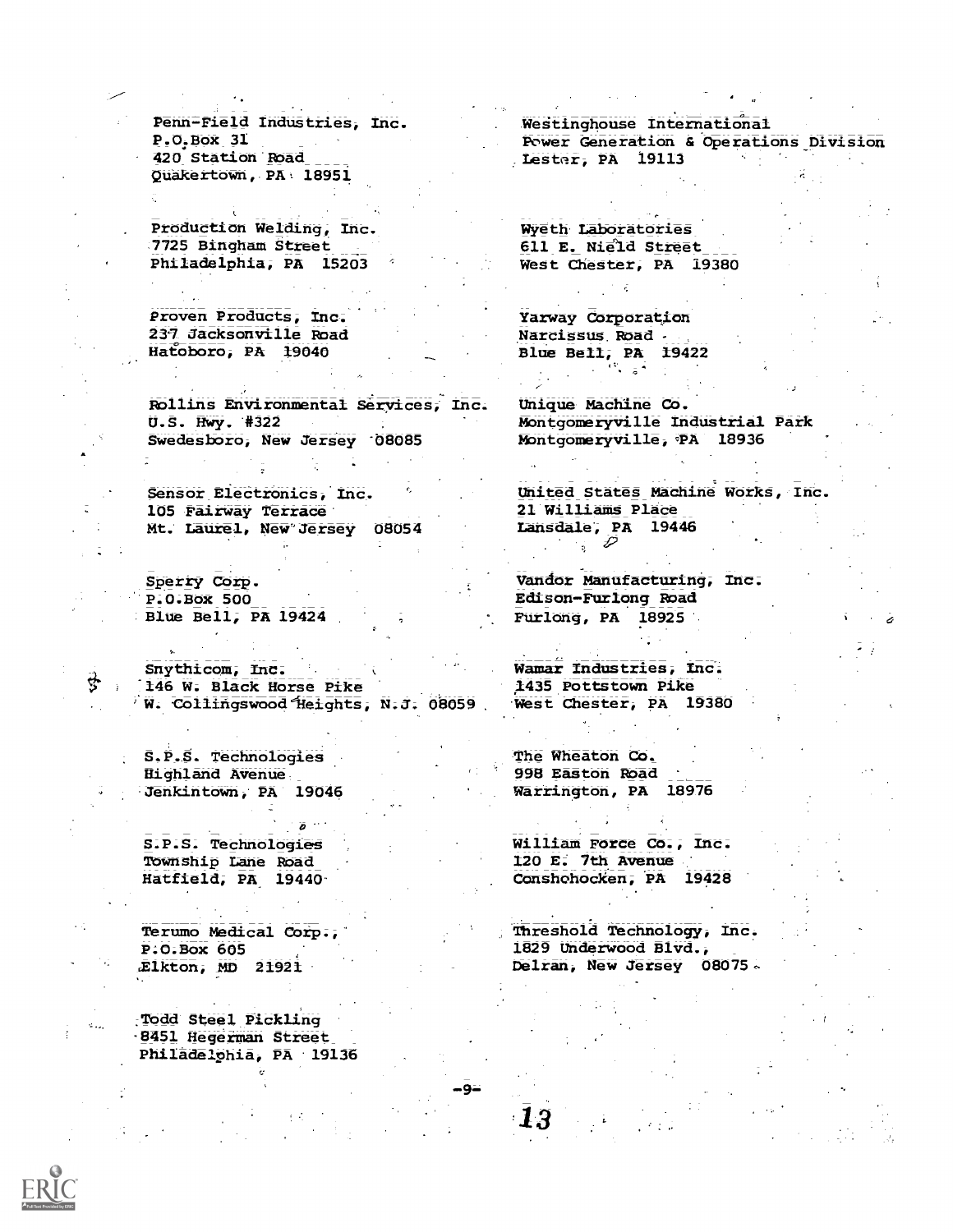| A. AUTOMATED MANUFACTURING/ROBOTICS ADVISORY COMMITTEE |                                                |
|--------------------------------------------------------|------------------------------------------------|
|                                                        |                                                |
|                                                        |                                                |
|                                                        |                                                |
| Glenn L. Artman<br><b>Applied Sciences</b>             | Assistant Professor                            |
| Delaware County Community College                      |                                                |
| Media, PA 19063                                        |                                                |
| 353-5400, Ext. 296                                     |                                                |
|                                                        |                                                |
| Donald Day                                             |                                                |
| W.F. Shipley Machinery Co.                             | Sales Engineer<br>Unimation Corp. - Puma Robot |
| 280 N. Providence Road                                 | Westinghouse Corp. Robots                      |
| P.O Box 524                                            |                                                |
| $Media_x$ PA 19063                                     |                                                |
| 565-2300                                               |                                                |
|                                                        |                                                |
| Geoffrey (Jeff) L. Howland                             | Manufacturing Engineer                         |
| McNeil Consumer Products                               |                                                |
| Fort Washington, PA<br>19034                           |                                                |
| $233 - 7382$                                           |                                                |
|                                                        |                                                |
| KennetheKirk                                           | Principal Electrical Engineer                  |
| Sperry Corporation                                     | Advanced Testing and Technolo                  |
| $P.0.$ Box 500                                         |                                                |
| Blue Bell, PA 19424                                    |                                                |
| 542–6193                                               |                                                |
|                                                        |                                                |
| Steve Patterson                                        | Senior Engineer                                |
| 917 Harper Avenue                                      | Power Generation & Operations                  |
| Drexel Hill, PA 19026                                  | Retrofit of NC/CNC Systems &                   |
| 449-8235 (H)                                           | Westinghouse International                     |
|                                                        | Lester, PA 19113<br>$-237-31$                  |
|                                                        |                                                |
| Joseph Philips                                         | Project Engineer                               |
| Yarway Corporation                                     | Justification of Automation S                  |
| Narcissus Road                                         |                                                |
| Blue Bell, PA 19422<br>825-2100                        |                                                |
|                                                        |                                                |
|                                                        |                                                |
| Lloyd Shepps                                           | CAD/CAM Manager                                |
| Boeing Computer Services Company                       | Vertol Support Division                        |
| Scott Plaza #2                                         |                                                |
| Industrial Highway<br>Philadeiphia, PA 19113           |                                                |
|                                                        |                                                |

 $=10-$ 

J. Ŵ 14

 $+$  17

 $\mathbb{R}^n$ 

 $\overline{\mathbb{Q}}$ 

 $\lambda$ 

 $\sim$   $^{-1}$ 

cal Engineer and Technology Gr  $\frac{1}{2} \frac{1}{2} \frac{d^2}{d^2}$  $\overline{a}$ 

 $\bar{t}$  : Senior Engineer & Operations Divi C Systems & Consult rnational  $\frac{1}{2}$  237-3199

 $\ddot{\phantom{a}}$ Project Engineer Automation System<br>Automation

ί.

522-3036

III. PROGRAM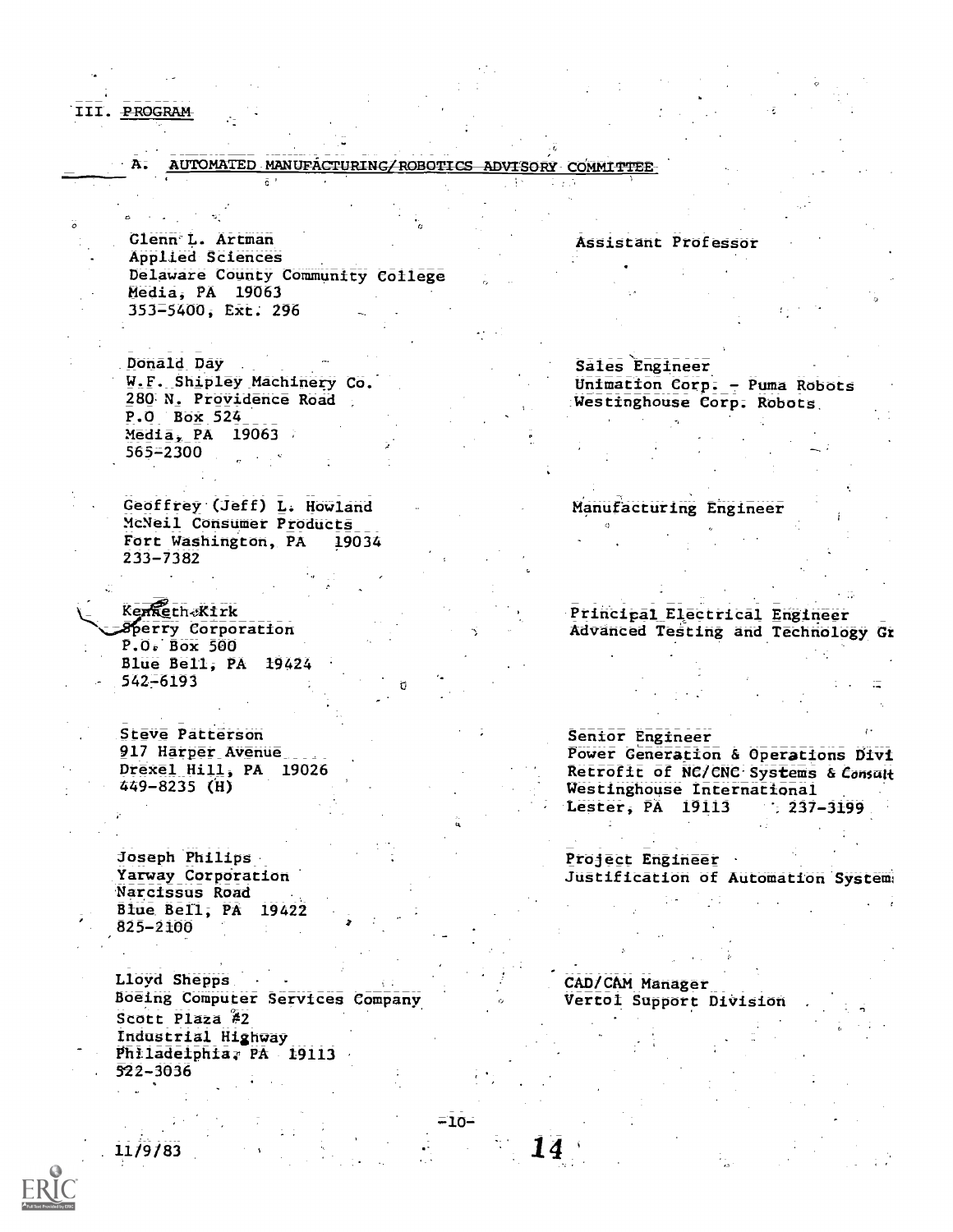#### $\overline{\mathbf{B}}$ . CURRICULUM DEVELOPMENT

The Automated Manufacturing/Robotics technology program is being developed in an effort to provide industry with individuals who possess an educational background in the functional and operational characteristics state of the art numerical control and electromechanical components and mechanisms. Technicians possessing this background will meet the needs of employers who find that installation, operation, and maintenance of modern equipment requires knowledge and skills current work forces do not possess; With this thought in mind, the structure of the program will be such that it will be attainable to full-time, part-time, day and evening students. The majority of courses presently exist. ' Five new courses would be developed for the program.

The curriculum as described on page thirteen lists the required courses. The scheme for this program has been derived from advisory committee input, as well as a fairly extensive review of the literature. (including materials from the Society-of Manufacturing Engineers (SME) and the Robotics International (R.I.) affiliate of same). A review of similar and related programs at other, community colleges and private sector educational service organizations as well as national occupational/vocational boards was also conducted. The following is a partial list of organizations whose programs were reviewed;

15

High Technology Training Center - Lorain County, PA - Jobs Training Program

Advanced Training Systems Murrysville, PA

The American Vocational Association Washington, D.C.  $\leq$ 

. Gulf Coast Community College Panama city, Florida

Department of Employment and Training Warren City, Michigan'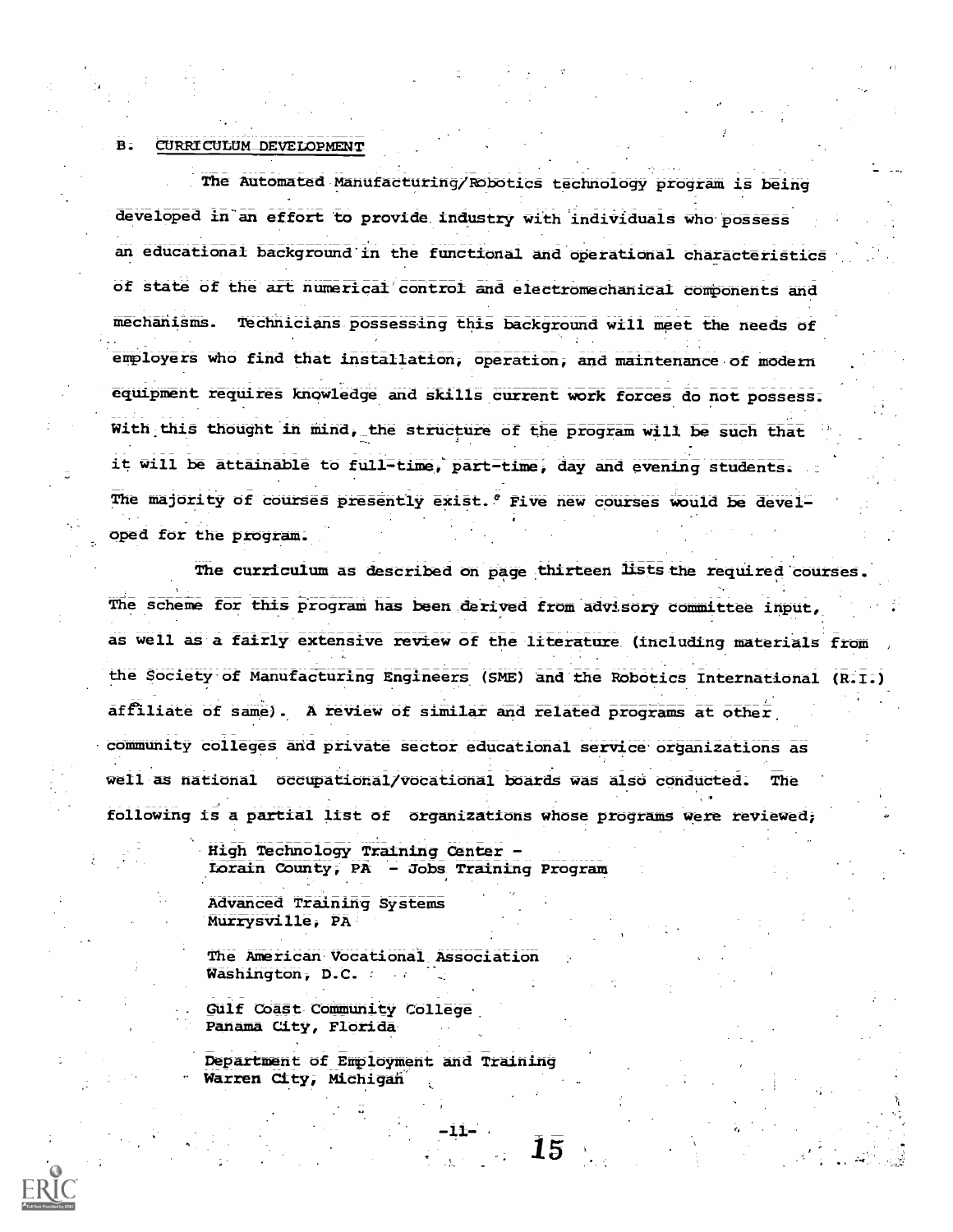### IBM Corporation Boca Raton, Florida

Mott Community College Flint, Michigan

 $\mathbb{R}^2$ 

-12-

ERIC

 ${\bf 16}$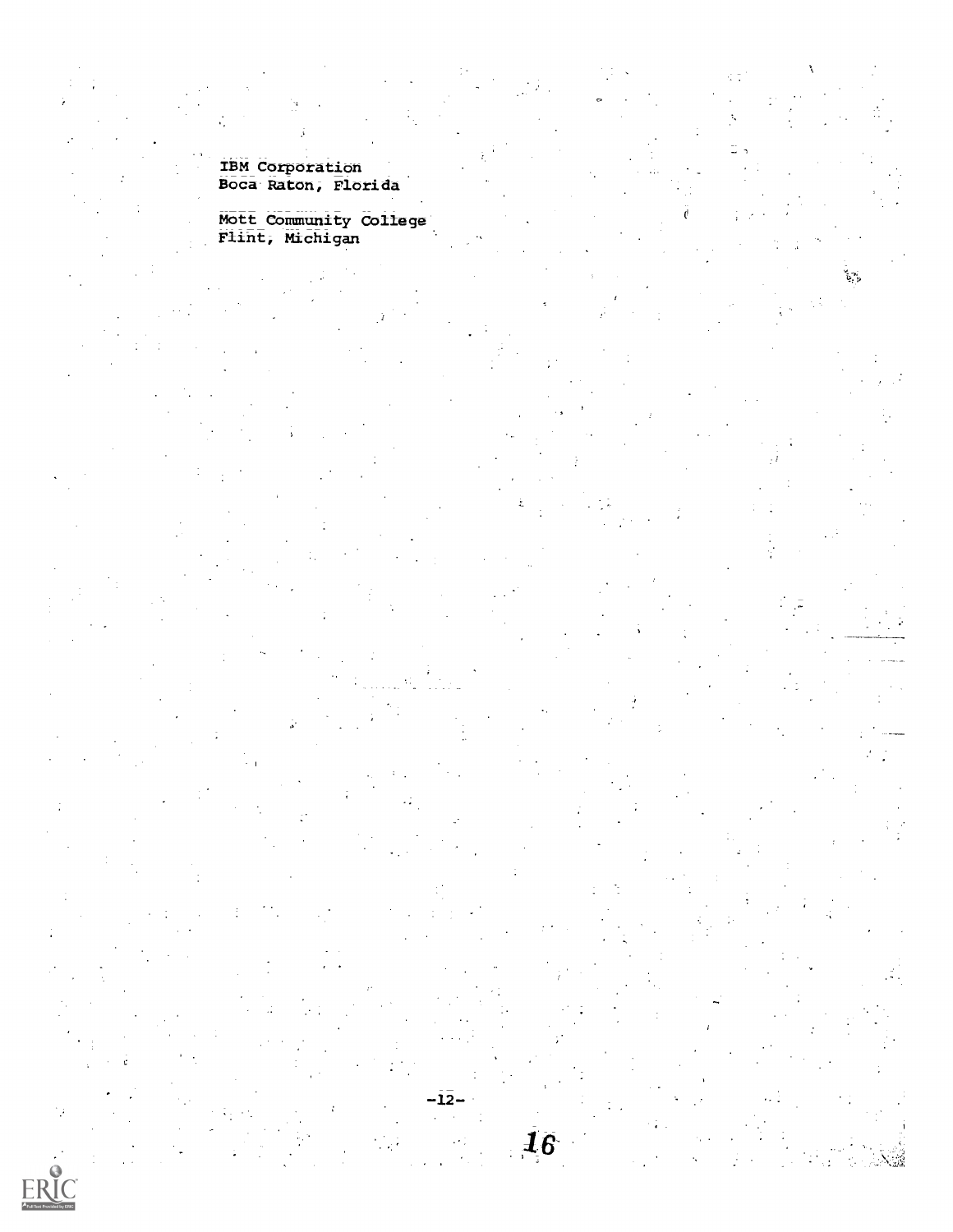C. AUTOMATED MANUFACTURING/ROBOTICS TECHNOLOGY CURRICULUM

 $\frac{1}{2}$  .

|                                                                    | <b>FIRST SEMESTER</b> |                |     |  |
|--------------------------------------------------------------------|-----------------------|----------------|-----|--|
|                                                                    | CREDIT                |                |     |  |
| <b>SUBJECT</b>                                                     | <b>HOURS</b>          | <b>LECTURE</b> | AЕ  |  |
| Technical Mathematics I (MAT 110) **                               |                       |                |     |  |
| English Composition I (ENG 100)*<br>Technical Drawing (TEC 124) *  |                       |                |     |  |
| Manufacturing Processes I (TME 121)*                               |                       |                |     |  |
| Basic Technical Skills (TEC 115)                                   |                       |                |     |  |
|                                                                    | 15                    | 10             | 10. |  |
|                                                                    |                       |                |     |  |
|                                                                    | SECOND SEMESTER       |                |     |  |
| Technical Mathematics II (MAT 111) **                              |                       |                |     |  |
| English Composition II (ENG 112)                                   |                       |                |     |  |
| Computers in Problem Solving (MAT 135)*                            |                       |                |     |  |
| Electric Circuits (TEL 101)*<br>(+) Numerical Control I* (TME 100) |                       |                |     |  |
|                                                                    |                       |                |     |  |
|                                                                    | 17 <sup>°</sup>       | 13             |     |  |
|                                                                    | <b>THIRD SEMESTER</b> |                |     |  |
| Social Science Elective                                            |                       |                |     |  |
| Technical Physics I (PHY 100)*                                     |                       |                |     |  |
| Electronics I (TEL 110)                                            |                       |                |     |  |
| (+) Numerical Control II (TME 101)                                 |                       |                |     |  |
| (+) Robotics I* (TME 200)                                          |                       |                |     |  |
|                                                                    | $1\overline{6}$       |                |     |  |

-13-

 $17$  and  $17$ 

6

|                                         |  | FOURTH SEMESTER |  |  |
|-----------------------------------------|--|-----------------|--|--|
|                                         |  |                 |  |  |
| <b>Humanities Elective</b>              |  |                 |  |  |
| Fluid Mechanics (TME 229)               |  |                 |  |  |
| (+)Electro/Mechanical Systems (TEL 200) |  |                 |  |  |
| (+)Robotics II (TME 201)                |  |                 |  |  |
| Speech Communication (SPE 100)          |  |                 |  |  |
|                                         |  |                 |  |  |
|                                         |  |                 |  |  |

New courses

Required for Certificate of Competency

 $\texttt{MAT } 140, 141$  or  $160, 161$  may be elected

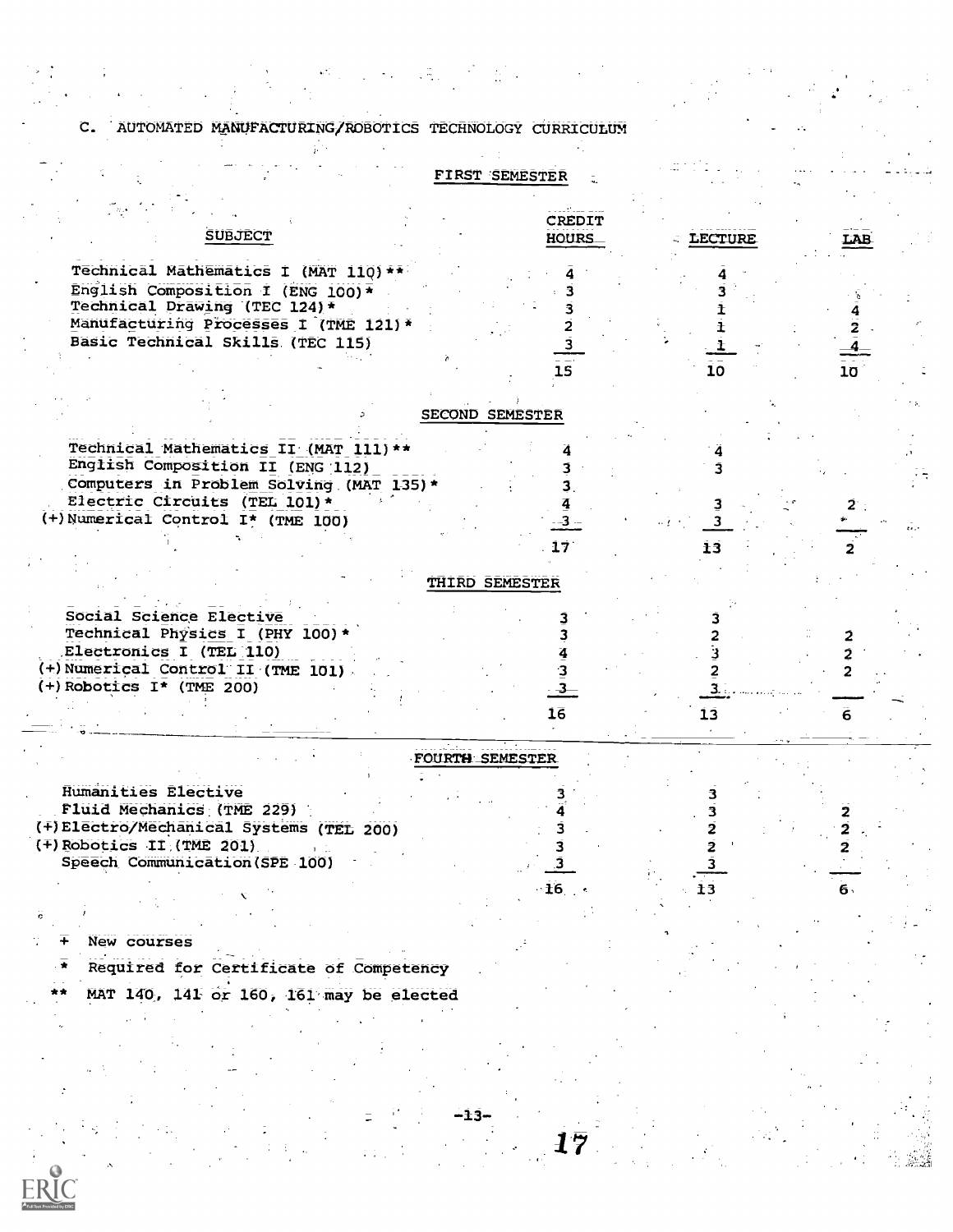#### D. COURSE COMPETENCIES

A course description and competencies for the, five proposed courses in this program have been reviewed and approved by the advisory committee.. These courses include: Numerical Control I and II, Robotics I and II, and Electro/ Mechanical Systems. The new course descriptions and competencies are included in Appendix. A.

# TARGET POPULATION

The Automated Manufacturing/Robotics Technology program has been developer to enhance the:offerings of Delaware County Community College in the technical areas ... areas. of preparation for new and existing jobs. The Automated Manufacturing/Robotics Technology program is designed to prepare students for entry level employment or to upgrade existing skills. Course offerings are designed to provide the student with basic technical skills, as well as a general overview f the field of automation, robotics, and numerically controlled manufacturing machinery.

The lectures and.laboratory experiences offered as part of this program will provide the student with an understanding and experience in numerical and computerized-numerical control, programming techniques, and interfacing of electro/mechanical devices. Possession of skills and knowledge in these areas is mandatory for the installation, operation, and maintenance of a numericallycontrolled automation or robotic system. Successful completion of the two-year program would lead to the awarding of the Associate in Applied Science degree. . A\_ student.cah earn a Certificate of Competency in Automated Manufacturing/ Robotics by completing 32 credits.

Additional features of the program include: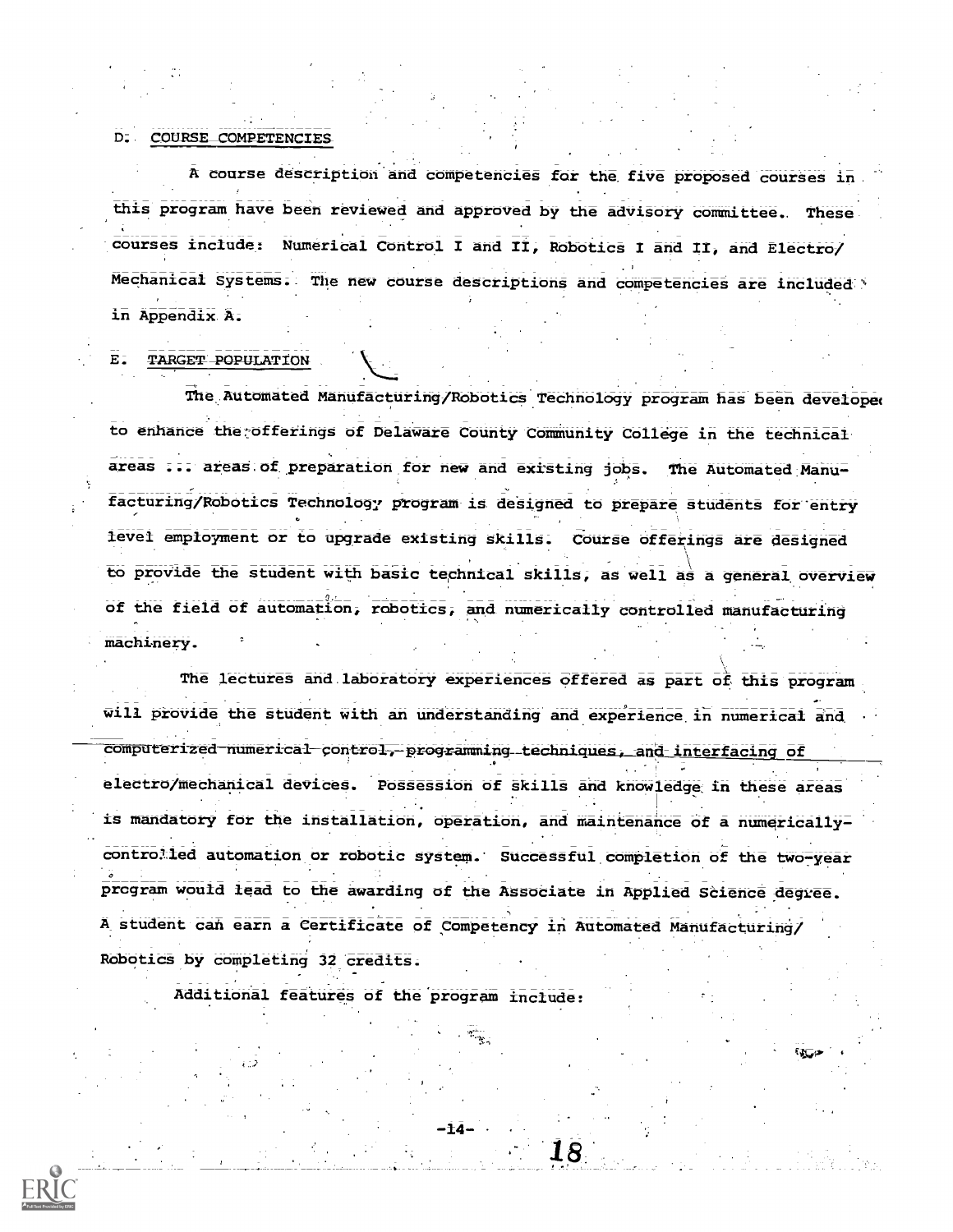. .available on a full or part-time basis, day or evening courses. :part of the articulation program with the secondary vo-tech system. .part of the career ladder concept in the AGE Program (an intergenerational, technical studies program, in cooperation with other educational institutions).

program is structured in a manner as to be flexible enough to adapt. to'rapid technological change.

#### IV. IMPLEMENTATION

#### COST OF THE. PROGRAM

The cost of the. proposed Automated Manufacturing/Robotics Technology program 'would be consistent with the Cost of operating other technology programs offered by the College. Very little cost would be realized for facility development. Areas within the College have already been set aside for development of this program. The rooms involved will require only minor renovation as equipment is .purchased for installation. These rooms and functions are as indicated below:

| Function                                                                  |  | Room            |  |
|---------------------------------------------------------------------------|--|-----------------|--|
| . Primary advanced technology laboratory                                  |  | $^{\sim}$ A-121 |  |
| for computer-aided manufacturing,<br>computer numerical control, robotics |  |                 |  |
| and mechanical systems                                                    |  |                 |  |

Interactive.graphics--computer-aided drafting and design

Much of the existing manufacturing equipment currently being used to support ongoing programs and courses will be utilized for courses in this' curriculum. The electricity and electronics courses will be taught in the electronics. laboratory..

<del>A-12</del>3

B. LIST OF EQUIPMENT FOR PROGRAM-INITIATION

-

In an effort to support the cost of equipping the proposed program, the Division of Applied Sciences has solicited vocational funding unsuccessfully. However, proposals for grant solicitation will be forthcoming, as a renewed

 $-15-$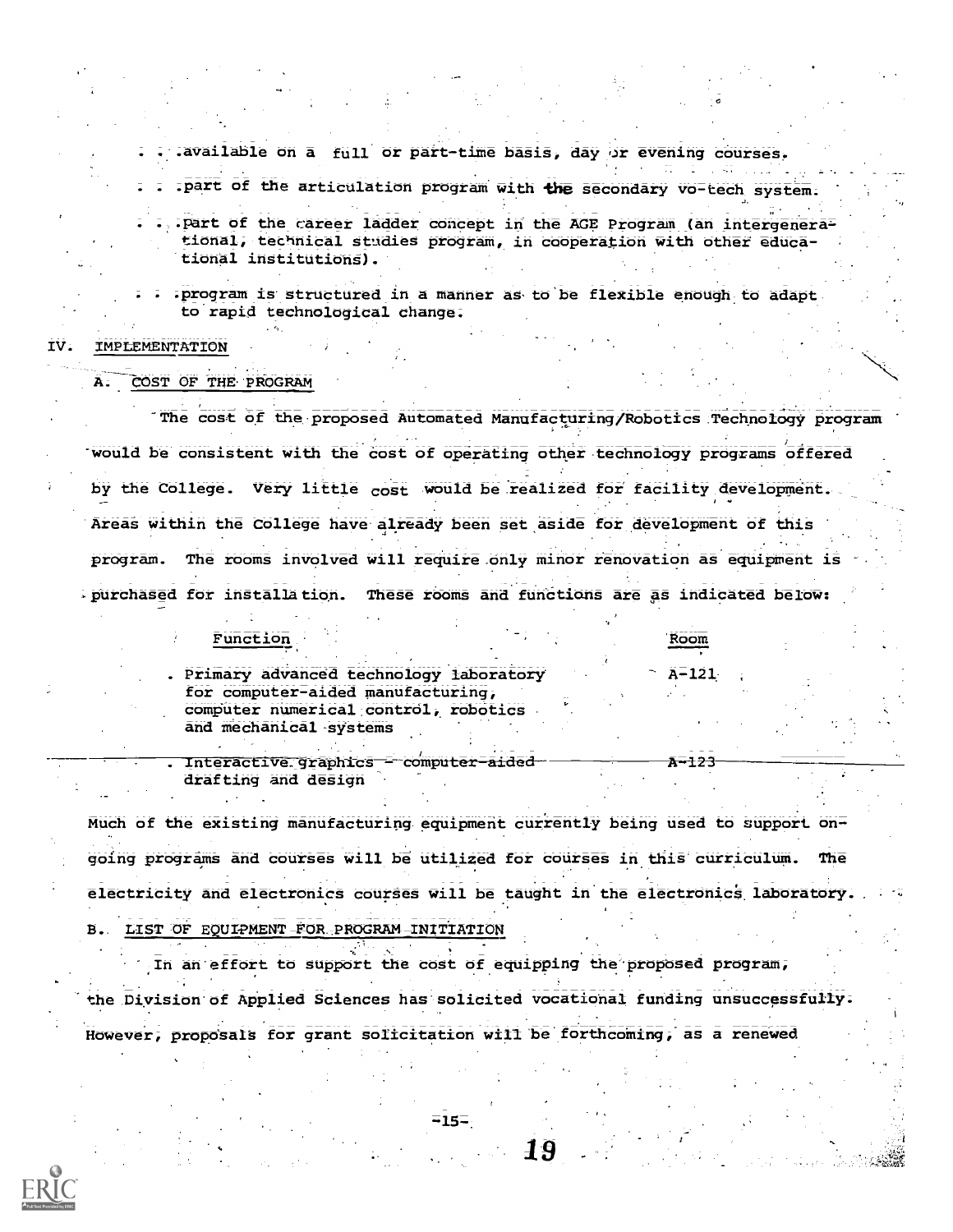effort to fund equipment needs via grants is undertaken. In addition to soliciting vocational-monies, grants will be requested from industry, foundations, and associations.

Until funding of this nature can be realized, an alternate plan for providing instruction has been devised; Under this plan, an agreement for shared utilization of numerical control equipment with the Delaware County Area Vocational-Technical School at Folcroft will be established. Likewise, the use of field trips to industry will be employed; Furthermore; student attendance at local association sponsored technical seminars will be required; On -site installation and use of vendor's demonstration equipment will be actively pursued.

1. Ideally, the following list of equipment is essential to operation of the program. If this equipment were available, extensive classroom instruction in the areas of computer-assisted machining and robot manipulation could be given. This equipment would also be utilized in the completion of experiments and laboratory projects. Instructional vehicles of this nature . would give the student actual hands-on experience necessary to interface sensory and metrological devices with a robot or. numerically controlled machine tool.

The list of required equipment is as follows:

-16-

20

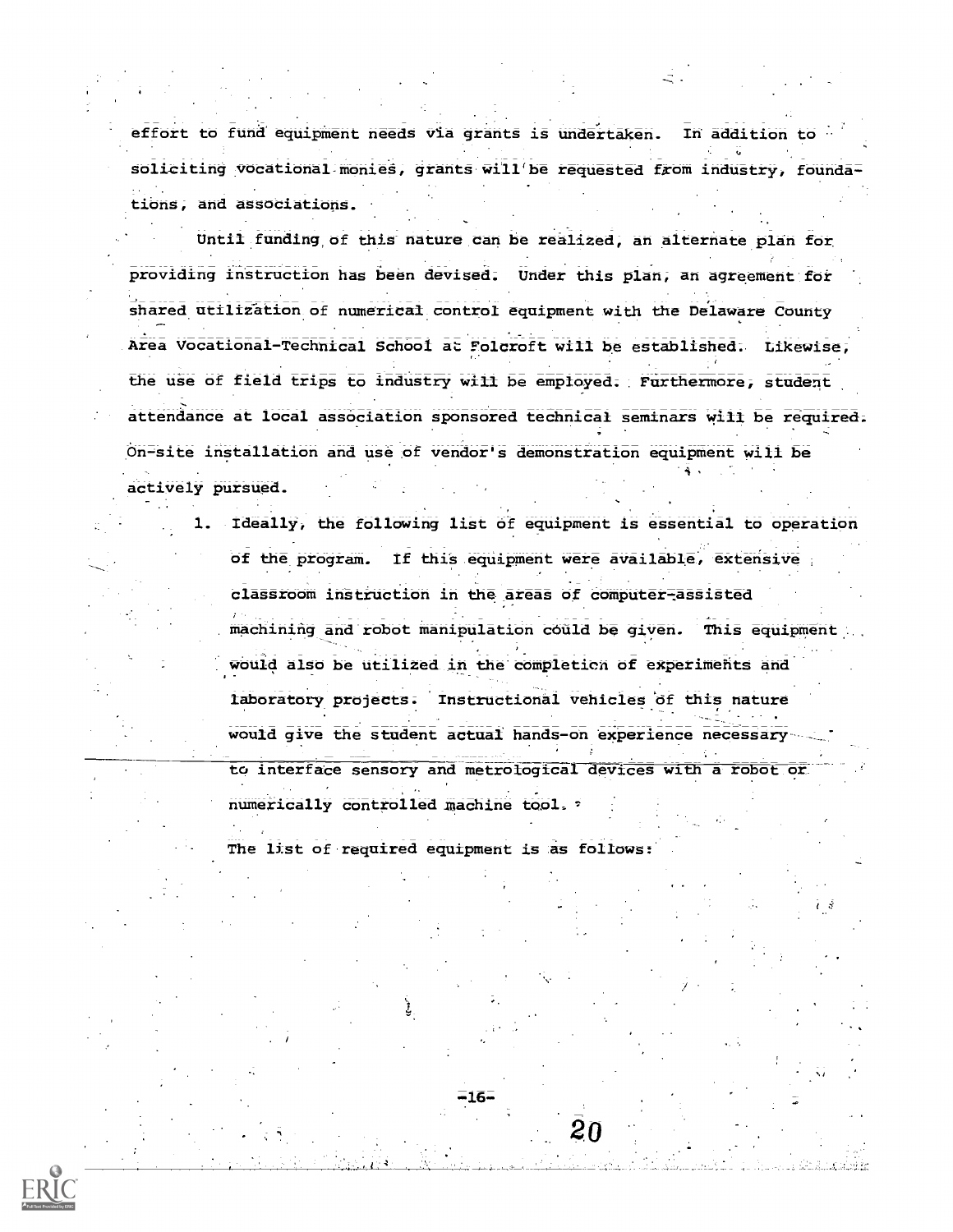# Computer-Numerical Control (Milling)

| Three axis vertical machine including tool package<br>Tape reader |  | \$35,000<br>2:500 |
|-------------------------------------------------------------------|--|-------------------|
| Teletype                                                          |  | 3,500             |
| Computer-aided manufacturing system/with plotter                  |  | 16,000            |
| Staff development                                                 |  | 1,000             |
| : Curriculum development                                          |  | 5,000             |
| Machine tools                                                     |  | 5,000             |
| . Shipping and installation                                       |  | 1,000             |
|                                                                   |  |                   |
|                                                                   |  | \$69,000          |

 $\hat{\psi}$  :

 $\mathcal{X}^{\mathcal{A}}$ 

 $\frac{1}{2}$ 

# Robotics

 $\ddot{\phantom{a}}$ 

 $\Omega_{\rm{max}}$ 

 $\sim$   $\frac{1}{2}$ 

 $\frac{1}{4\sqrt{2}}$ 

| Básic robot                                                 |              | \$60,000  |
|-------------------------------------------------------------|--------------|-----------|
| Curriculum development                                      |              | 5,000     |
| Staff development                                           |              | 2,500     |
| Shipping and installation                                   |              | 1,000     |
| Tools                                                       |              | 2,000     |
|                                                             |              |           |
|                                                             |              | \$70,500  |
|                                                             |              |           |
| Computer Assisted Machine Turning                           |              |           |
|                                                             |              |           |
| Machining center with tooling                               |              | \$11,500  |
| Curriculum development                                      |              | 1,000.    |
| <b>Staff development</b>                                    |              | 1,000     |
|                                                             |              |           |
|                                                             |              | \$13,500  |
| <sup>2</sup> Sensory Circuit Design and Application Systems |              |           |
| (allied to integration of CAM/Robotics)                     |              |           |
|                                                             |              |           |
| Transducers and instrumentation kit                         |              | \$5,000   |
| Microprocessor applications trainer-w/modules               |              | 5,000     |
| Electrohydraulic and pneumatic system trainer               |              | 24,000    |
| Shipping and installation                                   |              | 1,000     |
| Tools                                                       |              | 1,000     |
|                                                             |              |           |
|                                                             |              |           |
|                                                             |              | \$36,000  |
| Electromechanical Servomechanisms Trainer(s)                |              |           |
|                                                             |              |           |
| Servomechanism Trainer I<br>Servomechanism Trainer II       |              | 53,176    |
|                                                             |              | 5,720     |
| Shipping                                                    |              | 104       |
|                                                             |              |           |
|                                                             |              | \$9,000   |
|                                                             |              |           |
|                                                             |              |           |
|                                                             | <b>TOTAL</b> | \$198,000 |
|                                                             |              |           |
|                                                             |              |           |

 $=17-$ 

a.

in 2

Ų.

21

 $\mathcal{N}$ 

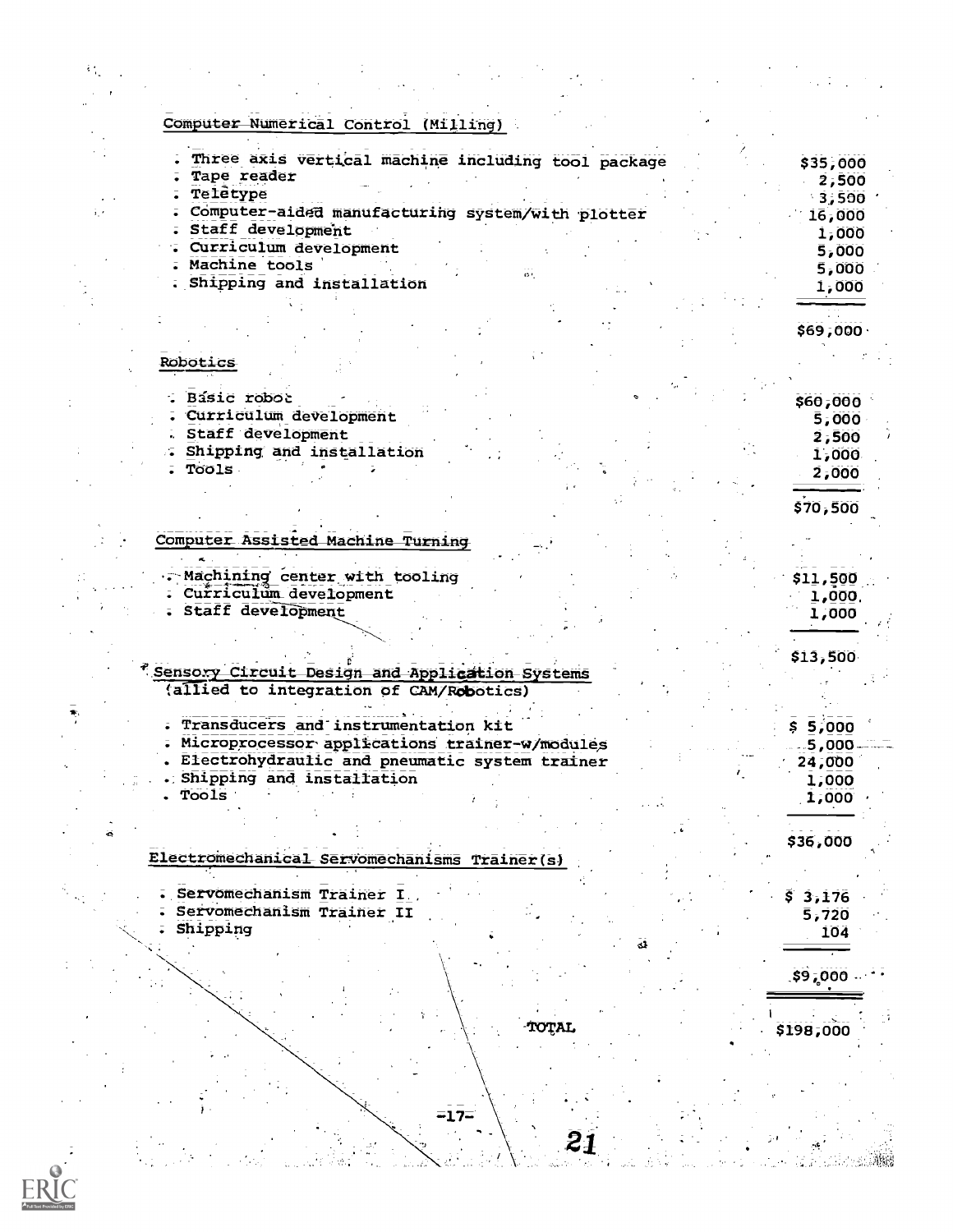# CURRICULUM\_DEVELOPMENT-COSTS

Costs incurred for the development of competencies, objectives, course outlines, laboratory projects, identification of teaching materials, textbook selection process, etc. for five proposed courses, to be completed over a twc -year period.

\$2,000

Purchase or development of audio-visual materials for classroom/laboratory use;

\$2,000

TOTAL \$4,000

#### D. OPERATING COSTS

After the initial year of the program, enrollments should be sufficient to generate revenue to cover programmatic costs with a small surplus returned to the school.

#### E. ENROLIMENT

The computer integrated NC/Automation Industry is rapidly emerging as the upsurge in manufacture and utilization of robots and related automation equipment gains momentum; The need for technicians to operate and support: the equipment is also increasing. This growth rate should reflect a gradual increase in program.enrollees until current average technical program enrollment. figures are reached. The first year enrollment figure for this program will be small. This figure should be about 10 students. The second year target will be about 25-30 students total, full-time and part-time. Eventually, average program enrollment will be determined by job openings and individual' career interests.

If this program can meet with all the necessary approvals in 'a timely manner, an extensive advertising campaign can be conducted to notify the public of'program availability.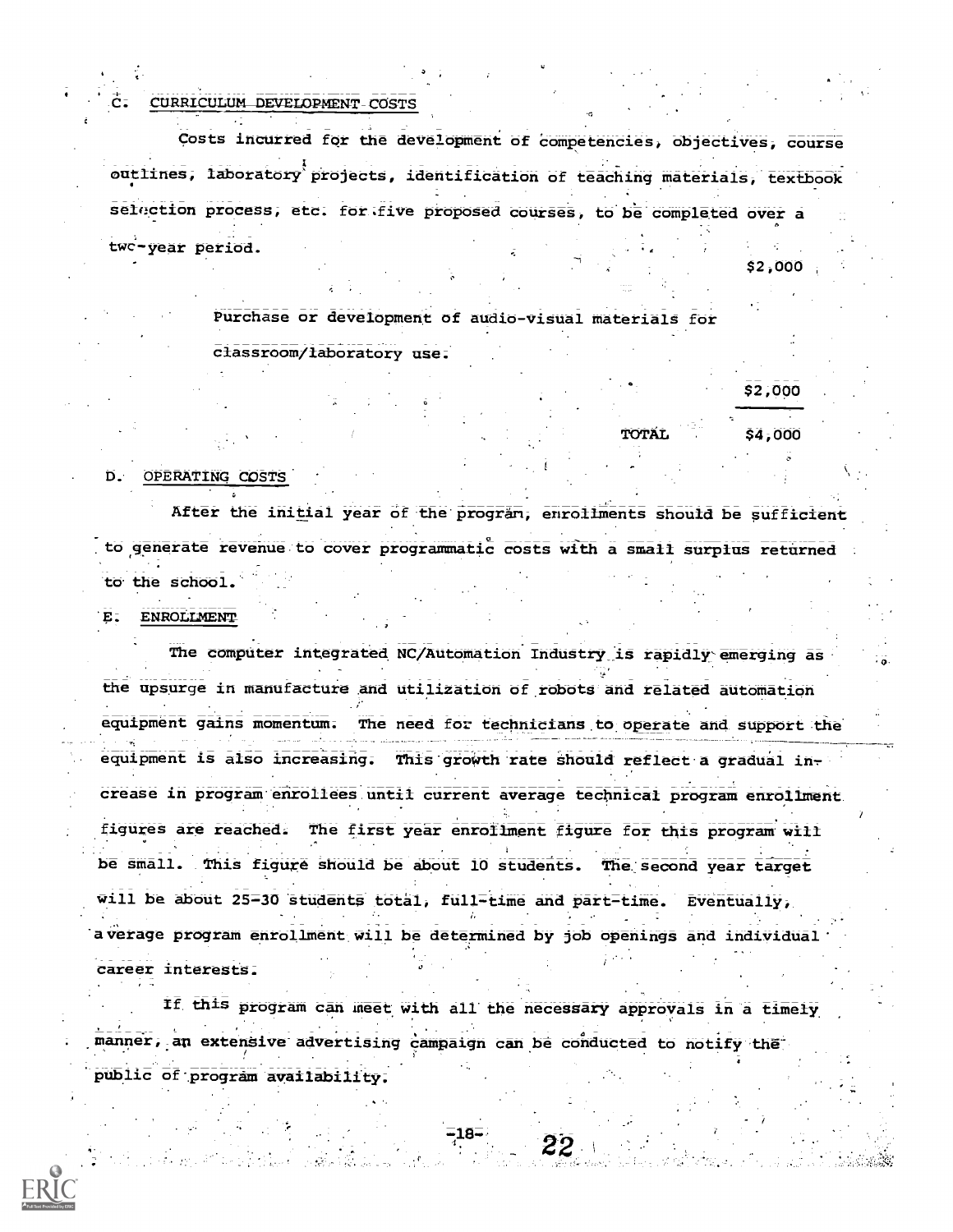Methodologies used to disseminate information-regarding the new program

# will include:

 $\mathbf d$  . The set of  $\mathbf d$ '11/2S/83

- 1. Addendum to the College catalog.<br>2. Spot releases to the media
- 2. Spot releases to the media.<br>3. Notification to local school
- 3. Notification to local schools.<br>4. Notification to local industry
- 4: Notification to local industry.<br>5. Notification to local members of
	- Notification to local members of the Society of Manufacturing Engineers and Associates; the Robotics International, and the Association for Finishing ProcesseS.
- 6. Notification to local members of the American Welding Society;
- $7.$  Notification to local members of the Machine Tool Distributors Association,

23

.8. Notification'to private career counseling agencies: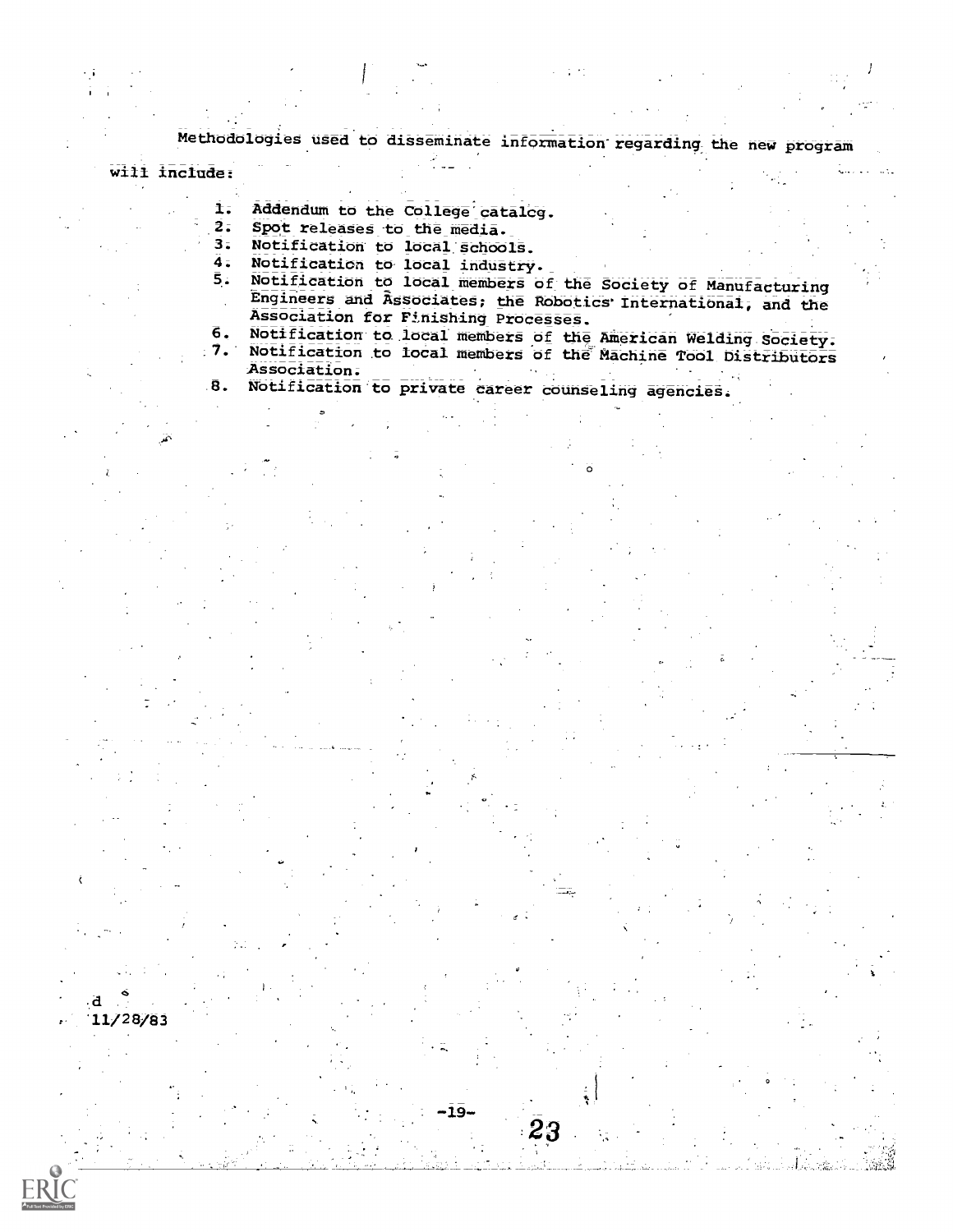# APPENDIX A

# COURSE DESCRIPTION & COMPETENCIES

# NUMERICAL CONTROL I (TME 100)  $3$  credits - 3 hours lecture

| This course provides an introduction to numerical control, including            |  |
|---------------------------------------------------------------------------------|--|
| fundamental concepts, terminology and applications. Various mathematical        |  |
| applications for definition of movement and position are presented. The capa-   |  |
| bilities; advantages and disadvantages of numerical control equipment will be   |  |
| discussed. Basic Numerical Control systems will be identified. Various aspects  |  |
| of manual programming will be addressed. Criteria, basic to effective preventa- |  |
| tive maintenance, safety, machine set-up and operation will be covered. Upon    |  |
| successful completion of this course, the student should be able to:            |  |
|                                                                                 |  |
| . . describe the historical aspects of numerical control, and production        |  |
| enhancement capabilities of numerical control.                                  |  |
|                                                                                 |  |
| describe the basic concepts of numerical control operation, as well             |  |
| as its practical applications.                                                  |  |
|                                                                                 |  |
| apply principles of mathematics and geometric definition to describe            |  |
| part surface, feature locations and machine position.                           |  |
|                                                                                 |  |
|                                                                                 |  |
| distinguish between absolute and incremental positioning, and discuss           |  |
| the concept of interpolation as it applies to machining and manufacturing.      |  |
|                                                                                 |  |
| convert a part drawing to a process drawing;                                    |  |
|                                                                                 |  |
| prepare a manual program, utilizing linear and circular interpolation           |  |
| to define position and movement.                                                |  |
|                                                                                 |  |
| define the components of a programmable numerically controlled system.          |  |
|                                                                                 |  |
| differentiate between an open loop and a closed toop system.                    |  |
|                                                                                 |  |
|                                                                                 |  |
| describe the principles involved with machine tool activation.                  |  |
|                                                                                 |  |
| discuss the production capabilities of various numerical control machine        |  |
| tools.                                                                          |  |
|                                                                                 |  |
|                                                                                 |  |
|                                                                                 |  |
|                                                                                 |  |

 $20 -$ 

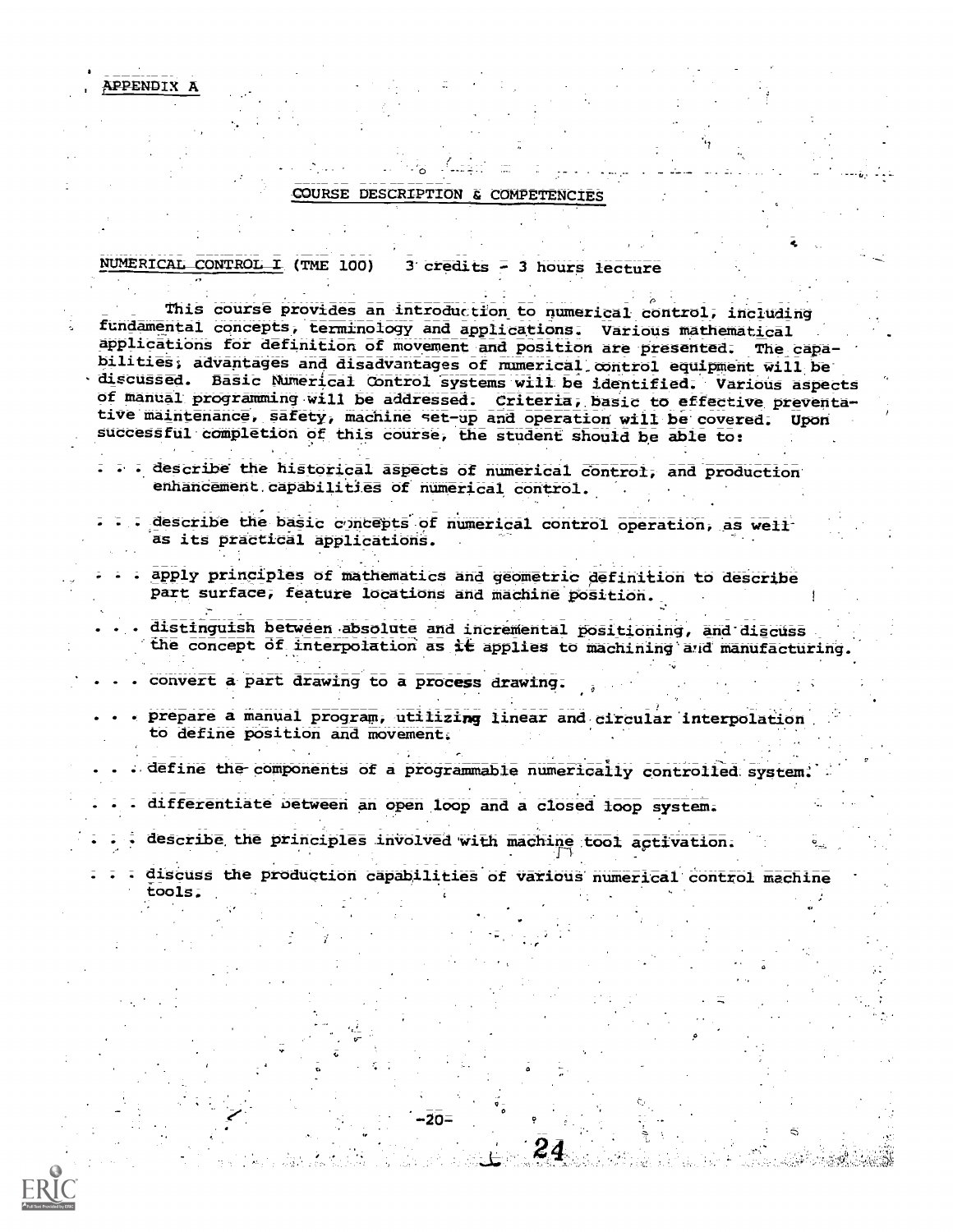NUMERICAL CONTROL II (TME 101) 3 credits = 2 hours lecture, 2 hours laboratory

A continuation of Numerical Control 1, this course will place emphasis on such topics as establishment of machining parameters for increased production, and operation of numerical controlled machines and related hardware. Additional topics will include basic familiarization with computer-assisted manufacturing, machine languages and concepts involving integration of Computer Numerical Control software with standard programming techniques; Students successfully completing this course should be able to:

describe the function of the various people involved in the operation of a numerically controlled machine/automated'system.

define and list the steps involved'with part drawing analysis, tool selection, manuscript completion, computer-aided program preparation and execution;

demonstrate the use of the "family of parts" concept to generate a machining program.

prepare a basic computer numerical control program utilizing the "Automatically Programmed Tools" and Codes. \*

list the appropriate steps for start-up, operation and shut-down of a. computer numerical control machine tool system.

compare and contrast the advantages and disadvantages of utilizing preset  $\sim$  . qualified tooling on numerically controlled machine tools.

 $^{\circ}$ .  $^{\circ}$ 

. discuss the use of fixtures in numerical control. machining:

; identify the function of individual components of a computer numerical control system and how they integrate with each other.

list the advantages and disadvantaged of an in=house turn key package for program preparation as opposed to a.tixe Sharing system.

demonstrate the ability to program, set-up and operate a 3-axis computer numerical control machine tool system.

. develop and proof a simple part program for a computer numerical control lathe.

describe state-of-the-art innovations in computer numerical control-programming software.

25

:⊷21≡

Prereq. Numerical Control I (TME 100)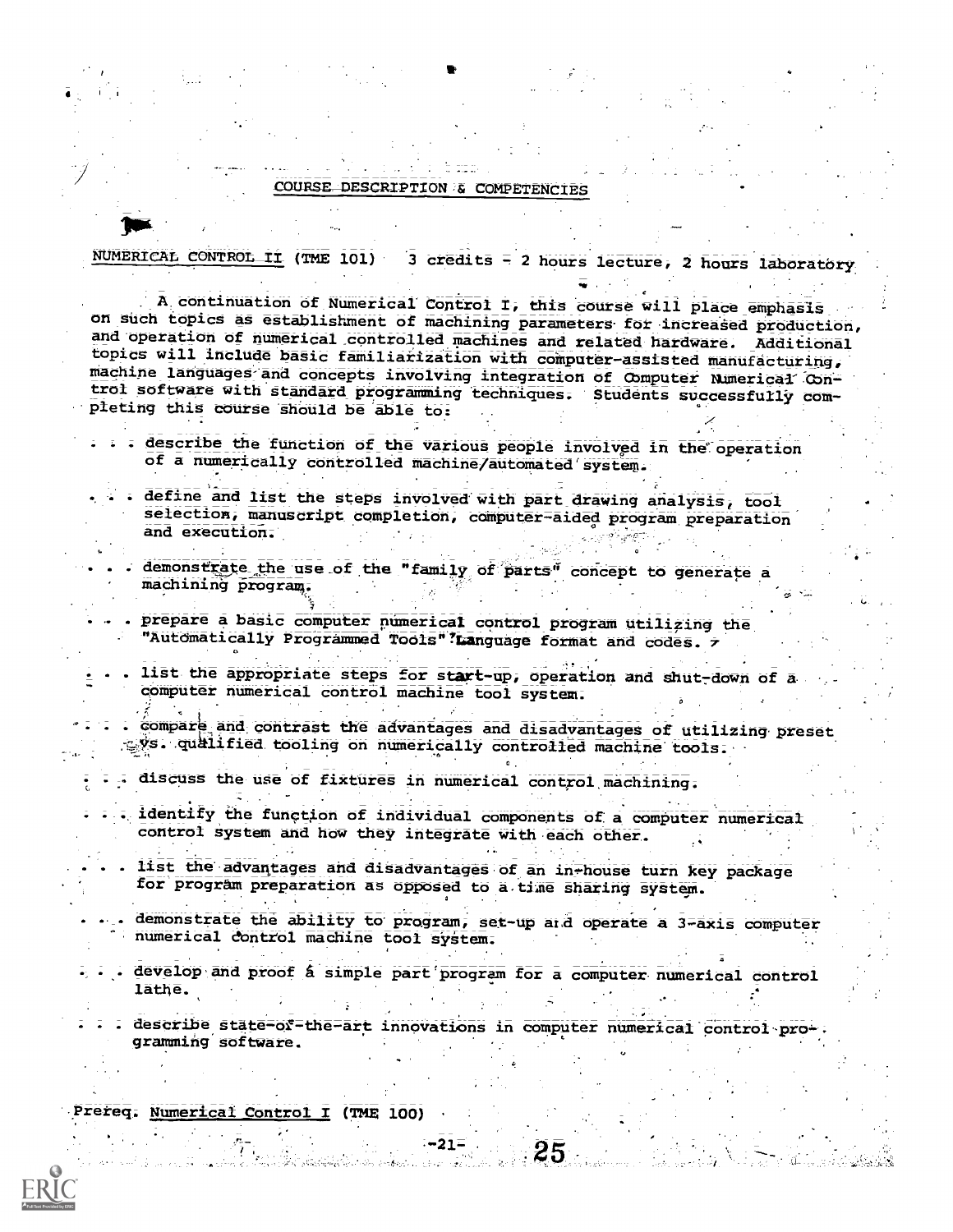#### ROBOTICS I (TME 200) 3 credits - 3 hours lecture

I

This course provides an introduction to the field of robotics. The specific types of industrial robots, their function, and mode of operation will be addressed. The impact that reprogrammable automation and the application of robots is having on the worker, the work place, and on production planning will be discussed. Actuation and operational characteristics of robots will be discussed. Upon successful completion of this course, the student should be able to: identify the effects that technology and industrial robots are having on employers and employees. . , describe the basic mechanical configurations to which rdbots.are designed. discuss the structural and functional characteristics of various types' of robots. . Compare and contrast' robotic control systems. list the end of arm tooling characteristics, available to the production planner. prepare a list of maintenance requirements for robot operation. explain the aspects of flexible applications inherent to a robot. define the areas in manufacturing conducive to the utilization of robots. . determine the criteria relevant to establishment of accident prevention practices'and procedures for, the safe operation of automated equipment;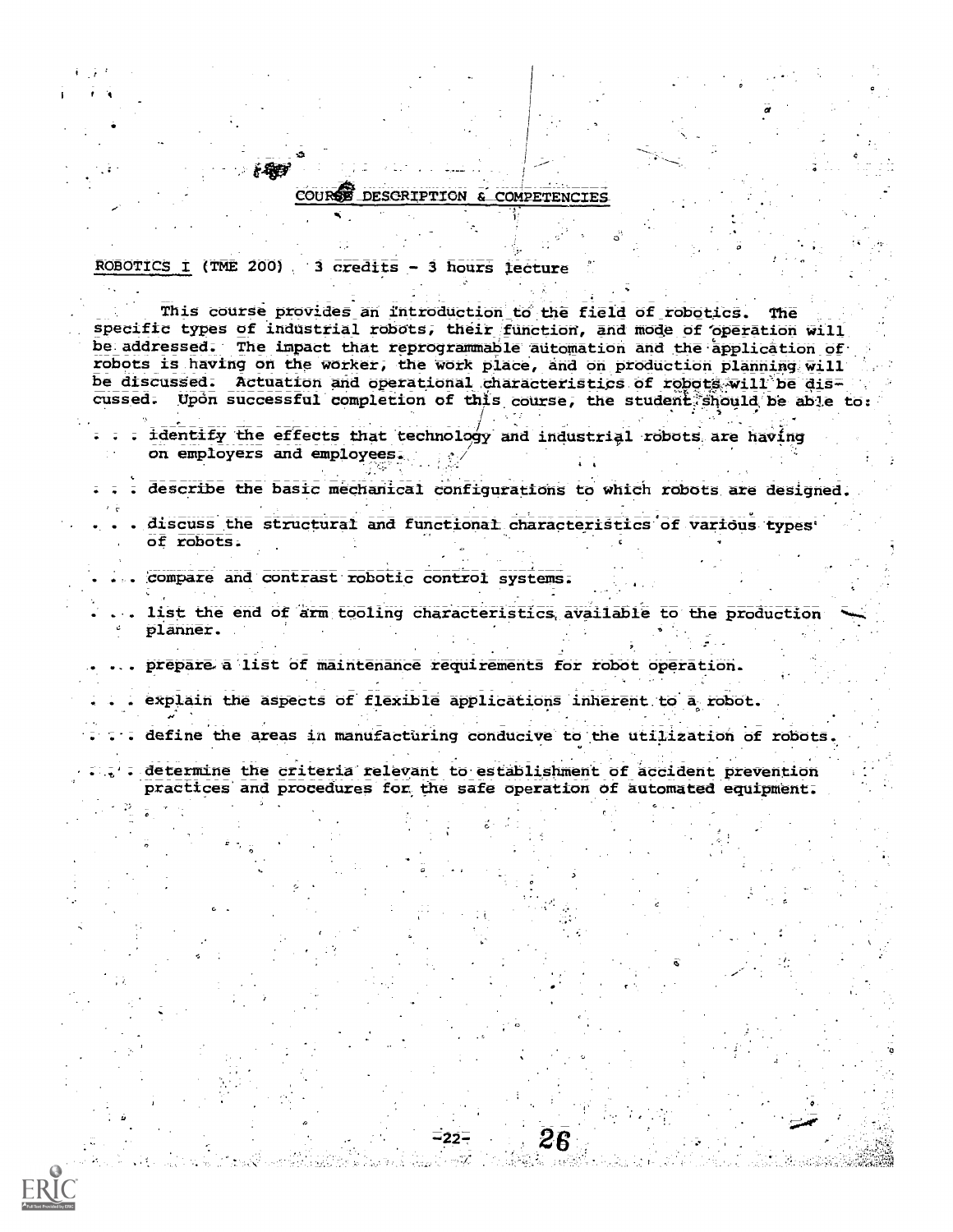ROBOTICS II (TME 201) 3 credits - 2 hours lecture, 2 hours laboratory-

O. O

Offered as a continuation of Robotics I, this course provides instruction on a robotic work cell development and the integration of microprocessor control to incorporate sensory feedback systems and metrological components into a manipulative\_applidations system. Upon. successful completion of this course; the student should be able to:

. describe the function and application of various metrological devices.

. . read blueprints, circuit, and logic diagrams applicable to installing, interfacing, programming and repairing automated systems.

 $\ldots$  . determine the basic function of a sensory monitoring/feedback system.

: . discuss the concepts involved with system interfacing and system control.

- analyze the various elements involved and prepare a plan for layout and integration of all the components in a robot Work cell.
- interact with supervisory personnel and assist with the installation of a reprogrammable automated system.

monitor the performance of a microprocessor/computer automated system.

Prereq. Robotics I (TME 200)

<sup>I</sup> I,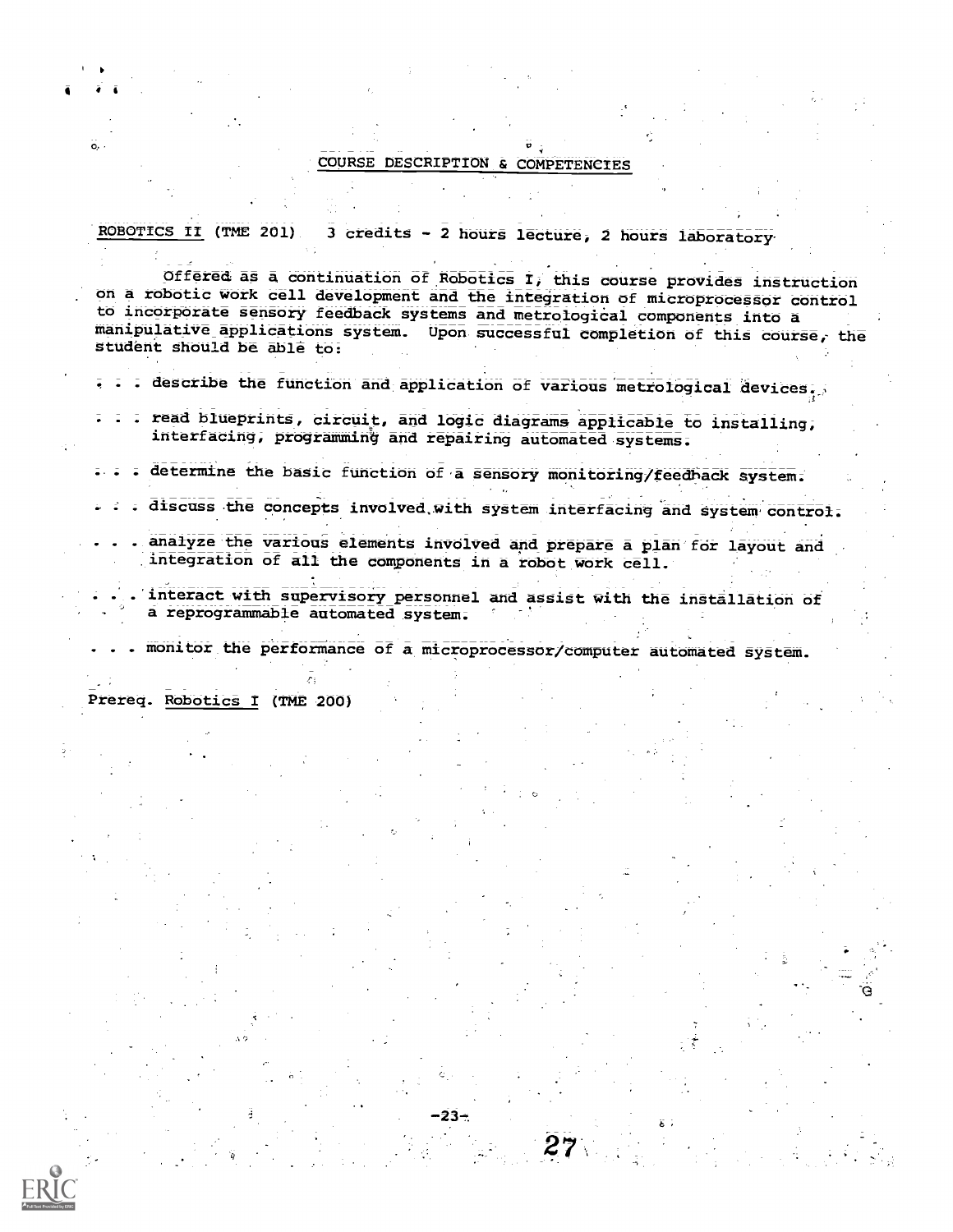# ELECTRO/MECHANICAL SYSTEMS (TEL 200) 3 credits - 2 hours lecture, 2 hours laboratory

This course provides an, introduction to the theory, operation, and application of electronically actuated industrial-type automated control devices and systems. Interfacing problems are considered. Upon successful completion of this course, the student should be able to:

- interpret input/output and logic diagrams for control systems.
- construct automatic control circuits.
	- install.and calibrate transducer and sensor modules on an automated transfer line;
- integrate sensory devices with microprocessor controls.
- . interface stepping motors with controllers;
- utilize feedback and control theory to demonstrate the operation of a closed loop servo-system.

Prereq: TEL 110 (Electronics I)

ERIC Clearinghouse for Junior Colleges<br>8118 Matli-Sciences Building<br>University of California Los Angeles, California <sup>90024</sup>

JUL 1 3 1984

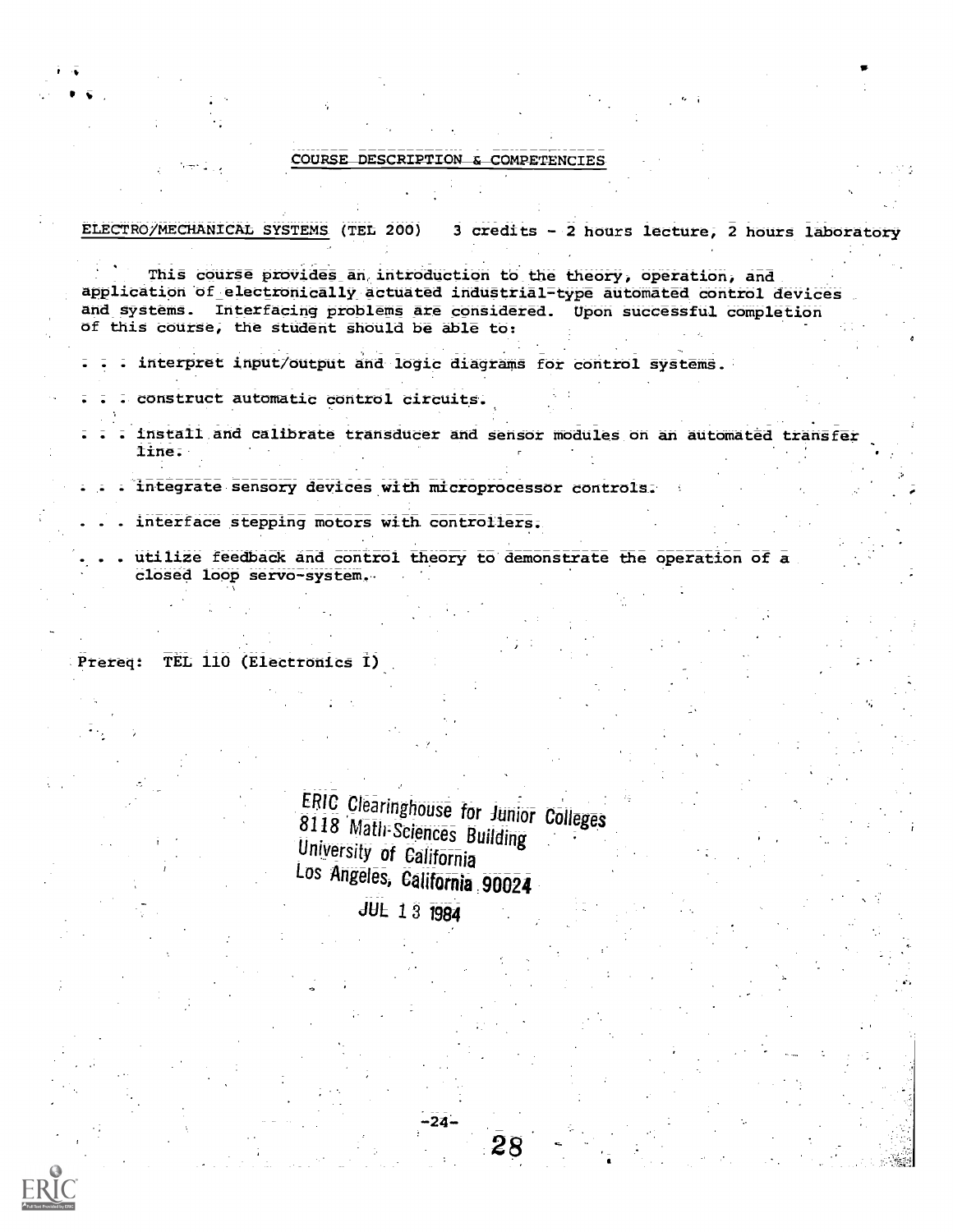